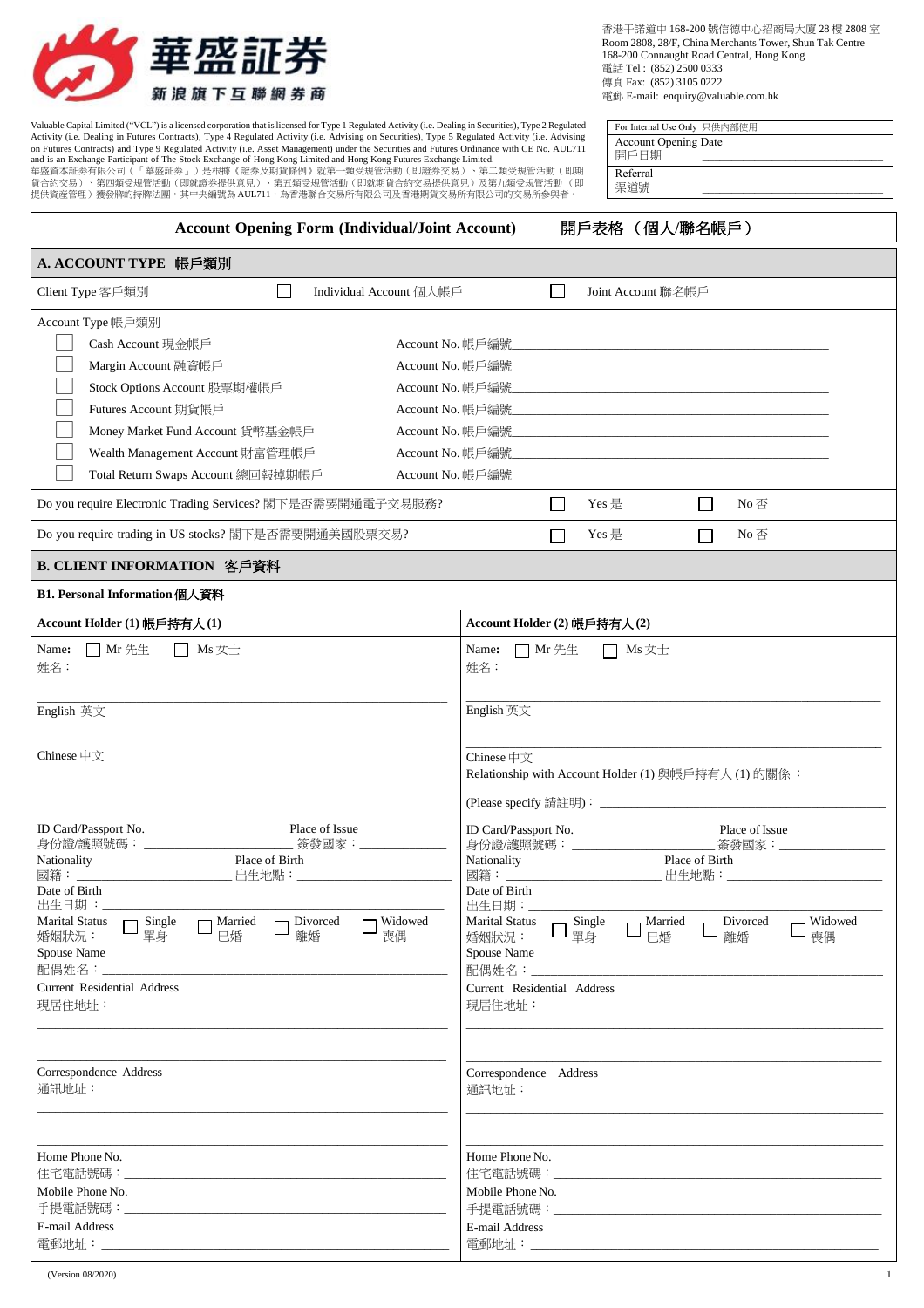| B2. Employment Status 工作狀況                                                                                                                                                                                                                                                                                                                                                                                                                                                                                                                                                                                                                                                                                                                                                                                                                                                                                                                                                                                                                                                                                                                                                                 |                                                                                                                                                                                                                                                                                                                                                                                                                                                                                                                                                                                                                                                                                                                                                                                                                                                                                                                                                                                                                                                                                                                                                                                                                                   |
|--------------------------------------------------------------------------------------------------------------------------------------------------------------------------------------------------------------------------------------------------------------------------------------------------------------------------------------------------------------------------------------------------------------------------------------------------------------------------------------------------------------------------------------------------------------------------------------------------------------------------------------------------------------------------------------------------------------------------------------------------------------------------------------------------------------------------------------------------------------------------------------------------------------------------------------------------------------------------------------------------------------------------------------------------------------------------------------------------------------------------------------------------------------------------------------------|-----------------------------------------------------------------------------------------------------------------------------------------------------------------------------------------------------------------------------------------------------------------------------------------------------------------------------------------------------------------------------------------------------------------------------------------------------------------------------------------------------------------------------------------------------------------------------------------------------------------------------------------------------------------------------------------------------------------------------------------------------------------------------------------------------------------------------------------------------------------------------------------------------------------------------------------------------------------------------------------------------------------------------------------------------------------------------------------------------------------------------------------------------------------------------------------------------------------------------------|
| Self-Employed                                                                                                                                                                                                                                                                                                                                                                                                                                                                                                                                                                                                                                                                                                                                                                                                                                                                                                                                                                                                                                                                                                                                                                              | Employed                                                                                                                                                                                                                                                                                                                                                                                                                                                                                                                                                                                                                                                                                                                                                                                                                                                                                                                                                                                                                                                                                                                                                                                                                          |
| $\Box$ Employed                                                                                                                                                                                                                                                                                                                                                                                                                                                                                                                                                                                                                                                                                                                                                                                                                                                                                                                                                                                                                                                                                                                                                                            | Self-Employed                                                                                                                                                                                                                                                                                                                                                                                                                                                                                                                                                                                                                                                                                                                                                                                                                                                                                                                                                                                                                                                                                                                                                                                                                     |
| $\Box$ Unemployed                                                                                                                                                                                                                                                                                                                                                                                                                                                                                                                                                                                                                                                                                                                                                                                                                                                                                                                                                                                                                                                                                                                                                                          | $\Box$ Unemployed                                                                                                                                                                                                                                                                                                                                                                                                                                                                                                                                                                                                                                                                                                                                                                                                                                                                                                                                                                                                                                                                                                                                                                                                                 |
| Retired                                                                                                                                                                                                                                                                                                                                                                                                                                                                                                                                                                                                                                                                                                                                                                                                                                                                                                                                                                                                                                                                                                                                                                                    | Retired                                                                                                                                                                                                                                                                                                                                                                                                                                                                                                                                                                                                                                                                                                                                                                                                                                                                                                                                                                                                                                                                                                                                                                                                                           |
| 退休                                                                                                                                                                                                                                                                                                                                                                                                                                                                                                                                                                                                                                                                                                                                                                                                                                                                                                                                                                                                                                                                                                                                                                                         | 受僱                                                                                                                                                                                                                                                                                                                                                                                                                                                                                                                                                                                                                                                                                                                                                                                                                                                                                                                                                                                                                                                                                                                                                                                                                                |
| 自僱                                                                                                                                                                                                                                                                                                                                                                                                                                                                                                                                                                                                                                                                                                                                                                                                                                                                                                                                                                                                                                                                                                                                                                                         | 退休                                                                                                                                                                                                                                                                                                                                                                                                                                                                                                                                                                                                                                                                                                                                                                                                                                                                                                                                                                                                                                                                                                                                                                                                                                |
| 受僱                                                                                                                                                                                                                                                                                                                                                                                                                                                                                                                                                                                                                                                                                                                                                                                                                                                                                                                                                                                                                                                                                                                                                                                         | 自僱                                                                                                                                                                                                                                                                                                                                                                                                                                                                                                                                                                                                                                                                                                                                                                                                                                                                                                                                                                                                                                                                                                                                                                                                                                |
| 待業                                                                                                                                                                                                                                                                                                                                                                                                                                                                                                                                                                                                                                                                                                                                                                                                                                                                                                                                                                                                                                                                                                                                                                                         | 待業                                                                                                                                                                                                                                                                                                                                                                                                                                                                                                                                                                                                                                                                                                                                                                                                                                                                                                                                                                                                                                                                                                                                                                                                                                |
| $\Box$ Others (Please specify)                                                                                                                                                                                                                                                                                                                                                                                                                                                                                                                                                                                                                                                                                                                                                                                                                                                                                                                                                                                                                                                                                                                                                             | $\Box$ Others (Please specify)                                                                                                                                                                                                                                                                                                                                                                                                                                                                                                                                                                                                                                                                                                                                                                                                                                                                                                                                                                                                                                                                                                                                                                                                    |
| 其他(請註明): ____                                                                                                                                                                                                                                                                                                                                                                                                                                                                                                                                                                                                                                                                                                                                                                                                                                                                                                                                                                                                                                                                                                                                                                              | 其他(請註明):______                                                                                                                                                                                                                                                                                                                                                                                                                                                                                                                                                                                                                                                                                                                                                                                                                                                                                                                                                                                                                                                                                                                                                                                                                    |
| Name of Employer                                                                                                                                                                                                                                                                                                                                                                                                                                                                                                                                                                                                                                                                                                                                                                                                                                                                                                                                                                                                                                                                                                                                                                           | Name of Employer                                                                                                                                                                                                                                                                                                                                                                                                                                                                                                                                                                                                                                                                                                                                                                                                                                                                                                                                                                                                                                                                                                                                                                                                                  |
| 公司名稱: ___                                                                                                                                                                                                                                                                                                                                                                                                                                                                                                                                                                                                                                                                                                                                                                                                                                                                                                                                                                                                                                                                                                                                                                                  | 公司名稱: ____                                                                                                                                                                                                                                                                                                                                                                                                                                                                                                                                                                                                                                                                                                                                                                                                                                                                                                                                                                                                                                                                                                                                                                                                                        |
| <b>Office Address</b>                                                                                                                                                                                                                                                                                                                                                                                                                                                                                                                                                                                                                                                                                                                                                                                                                                                                                                                                                                                                                                                                                                                                                                      | <b>Office Address</b>                                                                                                                                                                                                                                                                                                                                                                                                                                                                                                                                                                                                                                                                                                                                                                                                                                                                                                                                                                                                                                                                                                                                                                                                             |
| 公司地址:                                                                                                                                                                                                                                                                                                                                                                                                                                                                                                                                                                                                                                                                                                                                                                                                                                                                                                                                                                                                                                                                                                                                                                                      |                                                                                                                                                                                                                                                                                                                                                                                                                                                                                                                                                                                                                                                                                                                                                                                                                                                                                                                                                                                                                                                                                                                                                                                                                                   |
| Nature of Business<br>業務性質:___<br>Years of Service<br>Position<br>職位:<br>______________________________ 服務年資:______________<br>Office Phone No.<br>Office Fax No.<br>公司傳真號碼:                                                                                                                                                                                                                                                                                                                                                                                                                                                                                                                                                                                                                                                                                                                                                                                                                                                                                                                                                                                                               | Nature of Business<br>業務性質:<br>Years of Service<br>Position<br>職位: _________________________________ 服務年資:______________<br>Office Phone No.<br>Office Fax No.<br>公司傳真號碼:                                                                                                                                                                                                                                                                                                                                                                                                                                                                                                                                                                                                                                                                                                                                                                                                                                                                                                                                                                                                                                                         |
| B3. Financial Profile 財務狀況                                                                                                                                                                                                                                                                                                                                                                                                                                                                                                                                                                                                                                                                                                                                                                                                                                                                                                                                                                                                                                                                                                                                                                 |                                                                                                                                                                                                                                                                                                                                                                                                                                                                                                                                                                                                                                                                                                                                                                                                                                                                                                                                                                                                                                                                                                                                                                                                                                   |
| Annual Income (HK\$) 每年收入(港幣):                                                                                                                                                                                                                                                                                                                                                                                                                                                                                                                                                                                                                                                                                                                                                                                                                                                                                                                                                                                                                                                                                                                                                             | Annual Income (HK\$) 每年收入(港幣):                                                                                                                                                                                                                                                                                                                                                                                                                                                                                                                                                                                                                                                                                                                                                                                                                                                                                                                                                                                                                                                                                                                                                                                                    |
| $\leq$ \$200,000                                                                                                                                                                                                                                                                                                                                                                                                                                                                                                                                                                                                                                                                                                                                                                                                                                                                                                                                                                                                                                                                                                                                                                           | $\Box \leq$ \$200,000                                                                                                                                                                                                                                                                                                                                                                                                                                                                                                                                                                                                                                                                                                                                                                                                                                                                                                                                                                                                                                                                                                                                                                                                             |
| $\bigcup$ \$200,001~\$500,000                                                                                                                                                                                                                                                                                                                                                                                                                                                                                                                                                                                                                                                                                                                                                                                                                                                                                                                                                                                                                                                                                                                                                              | $\bigcup$ \$200,001~\$500,000                                                                                                                                                                                                                                                                                                                                                                                                                                                                                                                                                                                                                                                                                                                                                                                                                                                                                                                                                                                                                                                                                                                                                                                                     |
| $\sqrt{$}500,001 - $1,000,000$                                                                                                                                                                                                                                                                                                                                                                                                                                                                                                                                                                                                                                                                                                                                                                                                                                                                                                                                                                                                                                                                                                                                                             | \$500,001~\$1,000,000                                                                                                                                                                                                                                                                                                                                                                                                                                                                                                                                                                                                                                                                                                                                                                                                                                                                                                                                                                                                                                                                                                                                                                                                             |
| $\sqrt{$1,000,001 \times $3,000,000}$                                                                                                                                                                                                                                                                                                                                                                                                                                                                                                                                                                                                                                                                                                                                                                                                                                                                                                                                                                                                                                                                                                                                                      | $\sqrt{$}1,000,001~$ -\$3,000,000                                                                                                                                                                                                                                                                                                                                                                                                                                                                                                                                                                                                                                                                                                                                                                                                                                                                                                                                                                                                                                                                                                                                                                                                 |
| $>$ \$3,000,000                                                                                                                                                                                                                                                                                                                                                                                                                                                                                                                                                                                                                                                                                                                                                                                                                                                                                                                                                                                                                                                                                                                                                                            | $\Box$ >\$3,000,000                                                                                                                                                                                                                                                                                                                                                                                                                                                                                                                                                                                                                                                                                                                                                                                                                                                                                                                                                                                                                                                                                                                                                                                                               |
| Total Net Worth (HK\$) 總資產淨值(港幣):                                                                                                                                                                                                                                                                                                                                                                                                                                                                                                                                                                                                                                                                                                                                                                                                                                                                                                                                                                                                                                                                                                                                                          | Total Net Worth (HK\$) 總資產淨值(港幣):                                                                                                                                                                                                                                                                                                                                                                                                                                                                                                                                                                                                                                                                                                                                                                                                                                                                                                                                                                                                                                                                                                                                                                                                 |
| $\Box \leq $500,000$                                                                                                                                                                                                                                                                                                                                                                                                                                                                                                                                                                                                                                                                                                                                                                                                                                                                                                                                                                                                                                                                                                                                                                       | $\Box \leq $500,000$                                                                                                                                                                                                                                                                                                                                                                                                                                                                                                                                                                                                                                                                                                                                                                                                                                                                                                                                                                                                                                                                                                                                                                                                              |
| $\Box$ \$500,001~\$1,000,000                                                                                                                                                                                                                                                                                                                                                                                                                                                                                                                                                                                                                                                                                                                                                                                                                                                                                                                                                                                                                                                                                                                                                               | $\Box$ \$500,001~\$1,000,000                                                                                                                                                                                                                                                                                                                                                                                                                                                                                                                                                                                                                                                                                                                                                                                                                                                                                                                                                                                                                                                                                                                                                                                                      |
| $\Box$ \$1,000,001~\$5,000,000                                                                                                                                                                                                                                                                                                                                                                                                                                                                                                                                                                                                                                                                                                                                                                                                                                                                                                                                                                                                                                                                                                                                                             | $\sqrt{$1,000,001 \times $5,000,000}$                                                                                                                                                                                                                                                                                                                                                                                                                                                                                                                                                                                                                                                                                                                                                                                                                                                                                                                                                                                                                                                                                                                                                                                             |
| $\Box$ \$5,000,001~\$8,000,000                                                                                                                                                                                                                                                                                                                                                                                                                                                                                                                                                                                                                                                                                                                                                                                                                                                                                                                                                                                                                                                                                                                                                             | $\Box$ \$5,000,001~\$8,000,000                                                                                                                                                                                                                                                                                                                                                                                                                                                                                                                                                                                                                                                                                                                                                                                                                                                                                                                                                                                                                                                                                                                                                                                                    |
| >\$8,000,000                                                                                                                                                                                                                                                                                                                                                                                                                                                                                                                                                                                                                                                                                                                                                                                                                                                                                                                                                                                                                                                                                                                                                                               | $\overline{7}$ >\$8,000,000                                                                                                                                                                                                                                                                                                                                                                                                                                                                                                                                                                                                                                                                                                                                                                                                                                                                                                                                                                                                                                                                                                                                                                                                       |
| Ownership of Residence 住宅業權:                                                                                                                                                                                                                                                                                                                                                                                                                                                                                                                                                                                                                                                                                                                                                                                                                                                                                                                                                                                                                                                                                                                                                               | Ownership of Residence 住宅業權:                                                                                                                                                                                                                                                                                                                                                                                                                                                                                                                                                                                                                                                                                                                                                                                                                                                                                                                                                                                                                                                                                                                                                                                                      |
| □ Owned 自置                                                                                                                                                                                                                                                                                                                                                                                                                                                                                                                                                                                                                                                                                                                                                                                                                                                                                                                                                                                                                                                                                                                                                                                 | □ Owned 自置                                                                                                                                                                                                                                                                                                                                                                                                                                                                                                                                                                                                                                                                                                                                                                                                                                                                                                                                                                                                                                                                                                                                                                                                                        |
| □ Rented 租用                                                                                                                                                                                                                                                                                                                                                                                                                                                                                                                                                                                                                                                                                                                                                                                                                                                                                                                                                                                                                                                                                                                                                                                | $\Box$ Rented 租用                                                                                                                                                                                                                                                                                                                                                                                                                                                                                                                                                                                                                                                                                                                                                                                                                                                                                                                                                                                                                                                                                                                                                                                                                  |
| ヿMortgaged 按掲                                                                                                                                                                                                                                                                                                                                                                                                                                                                                                                                                                                                                                                                                                                                                                                                                                                                                                                                                                                                                                                                                                                                                                              | □ Mortgaged 按揭                                                                                                                                                                                                                                                                                                                                                                                                                                                                                                                                                                                                                                                                                                                                                                                                                                                                                                                                                                                                                                                                                                                                                                                                                    |
| □ Living with Family 與家人同住                                                                                                                                                                                                                                                                                                                                                                                                                                                                                                                                                                                                                                                                                                                                                                                                                                                                                                                                                                                                                                                                                                                                                                 | □ Living with Family 與家人同住                                                                                                                                                                                                                                                                                                                                                                                                                                                                                                                                                                                                                                                                                                                                                                                                                                                                                                                                                                                                                                                                                                                                                                                                        |
| Source of Funds 資金來源:                                                                                                                                                                                                                                                                                                                                                                                                                                                                                                                                                                                                                                                                                                                                                                                                                                                                                                                                                                                                                                                                                                                                                                      | Source of Funds 資金來源:                                                                                                                                                                                                                                                                                                                                                                                                                                                                                                                                                                                                                                                                                                                                                                                                                                                                                                                                                                                                                                                                                                                                                                                                             |
| □ Savings 儲蓄                                                                                                                                                                                                                                                                                                                                                                                                                                                                                                                                                                                                                                                                                                                                                                                                                                                                                                                                                                                                                                                                                                                                                                               | □ Savings 儲蓄                                                                                                                                                                                                                                                                                                                                                                                                                                                                                                                                                                                                                                                                                                                                                                                                                                                                                                                                                                                                                                                                                                                                                                                                                      |
| Salary/Business Income 薪金/營業收入                                                                                                                                                                                                                                                                                                                                                                                                                                                                                                                                                                                                                                                                                                                                                                                                                                                                                                                                                                                                                                                                                                                                                             | □ Salary/Business Income 薪金/營業收入                                                                                                                                                                                                                                                                                                                                                                                                                                                                                                                                                                                                                                                                                                                                                                                                                                                                                                                                                                                                                                                                                                                                                                                                  |
| Return on Investments 投資回報                                                                                                                                                                                                                                                                                                                                                                                                                                                                                                                                                                                                                                                                                                                                                                                                                                                                                                                                                                                                                                                                                                                                                                 | □ Return on Investments 投資回報                                                                                                                                                                                                                                                                                                                                                                                                                                                                                                                                                                                                                                                                                                                                                                                                                                                                                                                                                                                                                                                                                                                                                                                                      |
| □ Dividends/Interest 股息/利息                                                                                                                                                                                                                                                                                                                                                                                                                                                                                                                                                                                                                                                                                                                                                                                                                                                                                                                                                                                                                                                                                                                                                                 | □ Dividends/Interest 股息/利息                                                                                                                                                                                                                                                                                                                                                                                                                                                                                                                                                                                                                                                                                                                                                                                                                                                                                                                                                                                                                                                                                                                                                                                                        |
|                                                                                                                                                                                                                                                                                                                                                                                                                                                                                                                                                                                                                                                                                                                                                                                                                                                                                                                                                                                                                                                                                                                                                                                            | □ Others (Please specify) 其他 (請註明):<br>□                                                                                                                                                                                                                                                                                                                                                                                                                                                                                                                                                                                                                                                                                                                                                                                                                                                                                                                                                                                                                                                                                                                                                                                          |
| Source of Wealth 財產來源:                                                                                                                                                                                                                                                                                                                                                                                                                                                                                                                                                                                                                                                                                                                                                                                                                                                                                                                                                                                                                                                                                                                                                                     | Source of Wealth 財產來源:                                                                                                                                                                                                                                                                                                                                                                                                                                                                                                                                                                                                                                                                                                                                                                                                                                                                                                                                                                                                                                                                                                                                                                                                            |
| Pension 退休金                                                                                                                                                                                                                                                                                                                                                                                                                                                                                                                                                                                                                                                                                                                                                                                                                                                                                                                                                                                                                                                                                                                                                                                | Pension 退休金                                                                                                                                                                                                                                                                                                                                                                                                                                                                                                                                                                                                                                                                                                                                                                                                                                                                                                                                                                                                                                                                                                                                                                                                                       |
| Salary/Business Income 薪金/營業收入                                                                                                                                                                                                                                                                                                                                                                                                                                                                                                                                                                                                                                                                                                                                                                                                                                                                                                                                                                                                                                                                                                                                                             | Salary/Business Income 薪金/營業收入                                                                                                                                                                                                                                                                                                                                                                                                                                                                                                                                                                                                                                                                                                                                                                                                                                                                                                                                                                                                                                                                                                                                                                                                    |
| Return on Investments 投資回報                                                                                                                                                                                                                                                                                                                                                                                                                                                                                                                                                                                                                                                                                                                                                                                                                                                                                                                                                                                                                                                                                                                                                                 | Return on Investments 投資回報                                                                                                                                                                                                                                                                                                                                                                                                                                                                                                                                                                                                                                                                                                                                                                                                                                                                                                                                                                                                                                                                                                                                                                                                        |
| Inheritance 遺產                                                                                                                                                                                                                                                                                                                                                                                                                                                                                                                                                                                                                                                                                                                                                                                                                                                                                                                                                                                                                                                                                                                                                                             | Inheritance 遺產                                                                                                                                                                                                                                                                                                                                                                                                                                                                                                                                                                                                                                                                                                                                                                                                                                                                                                                                                                                                                                                                                                                                                                                                                    |
| Others (Please specify) 其他 (請註明): ___________                                                                                                                                                                                                                                                                                                                                                                                                                                                                                                                                                                                                                                                                                                                                                                                                                                                                                                                                                                                                                                                                                                                                              |                                                                                                                                                                                                                                                                                                                                                                                                                                                                                                                                                                                                                                                                                                                                                                                                                                                                                                                                                                                                                                                                                                                                                                                                                                   |
| B4. Investment Experience and knowledge 投資經驗及知識                                                                                                                                                                                                                                                                                                                                                                                                                                                                                                                                                                                                                                                                                                                                                                                                                                                                                                                                                                                                                                                                                                                                            |                                                                                                                                                                                                                                                                                                                                                                                                                                                                                                                                                                                                                                                                                                                                                                                                                                                                                                                                                                                                                                                                                                                                                                                                                                   |
| Investment Product(s) and Investment Experience 投資產品及投資經驗<br>None 沒有 0-1<br>$2 - 5$<br>6-10 > 10 Years $\mp$<br>Shares 股票<br>Derivative Warrants 衍生權證<br>Stock Options 股票期權<br>Futures Contracts 期貨<br><b>Options Contracts</b> 期權<br>$\Box$<br>$\Box$<br>Mutual Funds 互惠基金<br>$\Box$<br>Bonds 債券<br>Knowledge of Derivative Products 衍生產品的知識<br>I have undergone training or attended courses on derivatives products.<br>本人曾接受有關衍生產品的培訓或修讀相關課程。<br>I have current or previous work experience related to derivatives products.<br>本人現時或過去擁有與衍生產品有關的工作經驗。<br>I have executed 5 or more transactions within the past 3 years in derivative<br>products (e.g. Derivative Warrants, Callable Bull/Bear Contracts, Exchange<br>Traded Funds, Equity Linked Instruments etc.).<br>本人過去3年曾執行5次或以上有關衍生產品的交易(例如:衍生權<br>證、牛熊證、交易所買賣基金及股票掛鈎票據)。<br>I confirm that I have carefully read and fully understood the Clause 15 of<br>Client Agreement relating to Derivative Products, including risks associated<br>with Derivative Products. I further confirmed that VCL's representative has<br>fully explained to me the nature and risks of Derivative Products.<br>本人確認,本人已閱讀並完全明白客戸協議書內關於衍生產品的第 | Investment Product(s) and Investment Experience 投資產品及投資經驗<br>None 沒有 0-1<br>$2 - 5$<br>6-10 > 10 Years 年<br>Shares 股票<br>Derivative Warrants 衍生權證<br>$\Box$<br>Stock Options 股票期權<br>$\Box$<br>Futures Contracts 期貨<br>$\Box$<br>Options Contracts 期權<br>$\Box$<br>$\Box$<br>$\Box$<br>Mutual Funds 互惠基金<br>$\Box$<br>$\Box$<br>Bonds 債券<br>Knowledge of Derivative Products 衍生產品的知識<br>I have undergone training or attended courses on derivatives products.<br>本人曾接受有關衍生產品的培訓或修讀相關課程。<br>I have current or previous work experience related to derivatives products.<br>本人現時或過去擁有與衍生產品有關的工作經驗。<br>I have executed 5 or more transactions within the past 3 years in derivative<br>products (e.g. Derivative Warrants, Callable Bull/Bear Contracts, Exchange<br>Traded Funds, Equity Linked Instruments etc.).<br>本人過去3年曾執行5次或以上有關衍生產品的交易(例如:衍生權<br>證、牛熊證、交易所買賣基金及股票掛鈎票據)。<br>I confirm that I have carefully read and fully understood the Clause 15 of<br>Client Agreement relating to Derivative Products, including risks associated<br>with Derivative Products. I further confirmed that VCL's representative has<br>fully explained to me the nature and risks of Derivative Products.<br>本人確認,本人已閱讀並完全明白客戸協議書內關於衍生產品的第 |
| 15 條條款,包括附帶於衍生產品的相關風險。本人再進一步確認華                                                                                                                                                                                                                                                                                                                                                                                                                                                                                                                                                                                                                                                                                                                                                                                                                                                                                                                                                                                                                                                                                                                                                            | 15 條條款,包括附帶於衍生產品的相關風險。本人再進一步確認華                                                                                                                                                                                                                                                                                                                                                                                                                                                                                                                                                                                                                                                                                                                                                                                                                                                                                                                                                                                                                                                                                                                                                                                                   |
| 盛証券職員已完全向本人解釋衍生產品的性質和風險。                                                                                                                                                                                                                                                                                                                                                                                                                                                                                                                                                                                                                                                                                                                                                                                                                                                                                                                                                                                                                                                                                                                                                                   | 盛証券職員已完全向本人解釋衍生產品的性質和風險。                                                                                                                                                                                                                                                                                                                                                                                                                                                                                                                                                                                                                                                                                                                                                                                                                                                                                                                                                                                                                                                                                                                                                                                                          |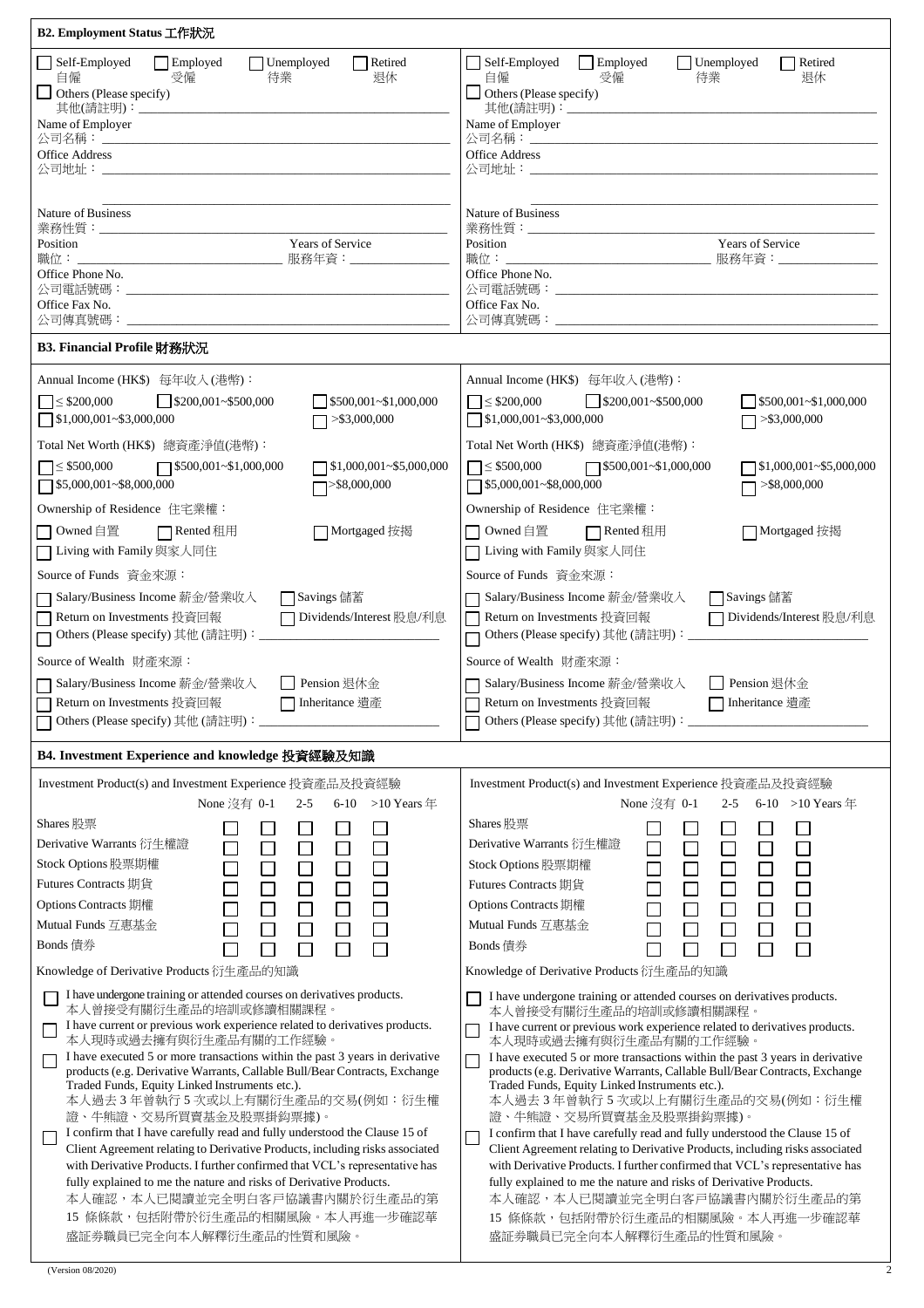| B5. Investment Profile 投資概況                                                                                                                                                                                                                                                                                                                                                                                                                                                                                                                                                                |  |  |  |  |  |
|--------------------------------------------------------------------------------------------------------------------------------------------------------------------------------------------------------------------------------------------------------------------------------------------------------------------------------------------------------------------------------------------------------------------------------------------------------------------------------------------------------------------------------------------------------------------------------------------|--|--|--|--|--|
| Investment Objective 投資目的:<br>□ Dividend Income 股息收入<br>Capital Appreciation 資本增值<br>Hedging 對沖<br>High Growth 高速增長<br>Speculation 投機                                                                                                                                                                                                                                                                                                                                                                                                                                                      |  |  |  |  |  |
| Target Investment Horizon 目標投資年期:                                                                                                                                                                                                                                                                                                                                                                                                                                                                                                                                                          |  |  |  |  |  |
| □ Less than 1 Year 少於 1 年<br>□ Between 1 year to 3 Years 介乎 1 至 3 年<br>More than 3 Years 多於 3年                                                                                                                                                                                                                                                                                                                                                                                                                                                                                             |  |  |  |  |  |
| Anticipated Investment Amount Per Year (HK\$) 預計每年投資金額 (港元):                                                                                                                                                                                                                                                                                                                                                                                                                                                                                                                               |  |  |  |  |  |
| $\Box$ <\$300,000<br>\$300,000~\$1,000,000<br>\$1,000,001~\$5,000,000<br>$>\$5,000,000$                                                                                                                                                                                                                                                                                                                                                                                                                                                                                                    |  |  |  |  |  |
| B6. Designated Bank Account (Withdrawal of Funds) 指定銀行帳戶 (提取款項)<br>(Bank Account Holder's name must be the same as the Client's Full Name 銀行帳戶持有人的名稱須與客戶全名相符)                                                                                                                                                                                                                                                                                                                                                                                                                              |  |  |  |  |  |
| The following bank account(s) is(are) hereby designated by me/us as the bank account for the purpose of withdrawal of funds. I/We hereby instruct and authorize VCL to<br>deposit any or all funds payable to me/us into the following bank account(s). I/We agree that VCL should not be held liable for any loss, expenses or damages suffered by<br>me/us as a result of any delay in depositing such payments caused by any reasons whatsoever.<br>本人/吾等謹此指定以下的銀行帳戶作為提取款項用途的銀行帳戶。本人/吾等謹此指示及授權華盛証券將任何或所有應付予本人/吾等之款項存入以下銀<br>行帳戶。本人/吾等同意華盛証券一概不應對基於任何原因而廷遲存入款項令本人/吾等蒙受的任何損失、費用或賠償承擔任何責任。 |  |  |  |  |  |
| Name of Bank<br><b>Account Number</b><br>Country / Area of Designated Bank<br>Currency<br>貨幣<br>指定銀行所在國家/地區<br>銀行名稱<br>帳戶號碼<br><b>HKD</b><br>港幣<br><b>CNY</b>                                                                                                                                                                                                                                                                                                                                                                                                                              |  |  |  |  |  |
| 人民幣<br><b>USD</b><br>美元                                                                                                                                                                                                                                                                                                                                                                                                                                                                                                                                                                    |  |  |  |  |  |
| B7. Method of Communication 通訊方法<br>Please provide your latest e-mail address or postal address for receiving your notices, contract notes, statements of accounts and receipts promptly.<br>請提供閣下/吾等的最新的電郵地址或郵寄地址,以及時收取通告、成交單據、戶口結單及收據。                                                                                                                                                                                                                                                                                                                                                   |  |  |  |  |  |
| Notices, contract notes, statements of accounts and receipts shall be sent to me/us by one of the following means:<br>通告、成交單據、戶口結單及收據將以下列其中一項方式發送至本人/吾等:                                                                                                                                                                                                                                                                                                                                                                                                                                   |  |  |  |  |  |
| $\Box$ By E-mail to the E-mail address as mentioned in Part B1<br>電郵至 B1部分的電郵地址                                                                                                                                                                                                                                                                                                                                                                                                                                                                                                            |  |  |  |  |  |
| <b>Office Address</b><br>$\Box$ By Mail*<br><b>Residential Address</b><br>Correspondence Address<br>郵遞*<br>通訊地址<br>居住地址<br>公司地址                                                                                                                                                                                                                                                                                                                                                                                                                                                            |  |  |  |  |  |
| For Joint Account, notice, contract notes, statements of accounts and receipts will be sent to Account Holder (1).<br>就聯名帳戶,通告、成交單據、戶口結單及收據將寄往至帳戶持有人(1)。                                                                                                                                                                                                                                                                                                                                                                                                                                   |  |  |  |  |  |
| * If your preferred method of communication is mailing, a postage service fee shall be charged for HK\$200 each month.<br>如選用郵遞形式,將收取郵遞服務費每月 HK\$200。                                                                                                                                                                                                                                                                                                                                                                                                                                      |  |  |  |  |  |
| C. RELATED ACCOUNT 關連帳戶                                                                                                                                                                                                                                                                                                                                                                                                                                                                                                                                                                    |  |  |  |  |  |
| Does your spouse maintain any margin account(s) with VCL?<br>C <sub>1</sub><br>閣下的配偶是否持有華盛証券融資帳戶?                                                                                                                                                                                                                                                                                                                                                                                                                                                                                          |  |  |  |  |  |
| Please specify:<br>$\Box$<br>N <sub>o</sub><br>Yes<br>請註明:<br>否<br>是                                                                                                                                                                                                                                                                                                                                                                                                                                                                                                                       |  |  |  |  |  |
|                                                                                                                                                                                                                                                                                                                                                                                                                                                                                                                                                                                            |  |  |  |  |  |
| Name of Account Holder 帳戶持有人姓名<br>Account No. 帳戶號碼                                                                                                                                                                                                                                                                                                                                                                                                                                                                                                                                         |  |  |  |  |  |
| C <sub>2</sub><br>Are you in control, either alone or with your spouse, of 35% or more of the voting rights of any margin corporate account(s) of VCL?<br>閣下是否單獨或與其配偶共同控制華盛証券任何融資公司帳戶的35%或以上的表決權?                                                                                                                                                                                                                                                                                                                                                                                          |  |  |  |  |  |
| Please specify:<br>$\Box$<br><b>No</b><br>Yes<br>請註明:<br>否<br>是                                                                                                                                                                                                                                                                                                                                                                                                                                                                                                                            |  |  |  |  |  |
| Name of Account Holder 帳戶持有人姓名<br>Account No. 帳戶號碼                                                                                                                                                                                                                                                                                                                                                                                                                                                                                                                                         |  |  |  |  |  |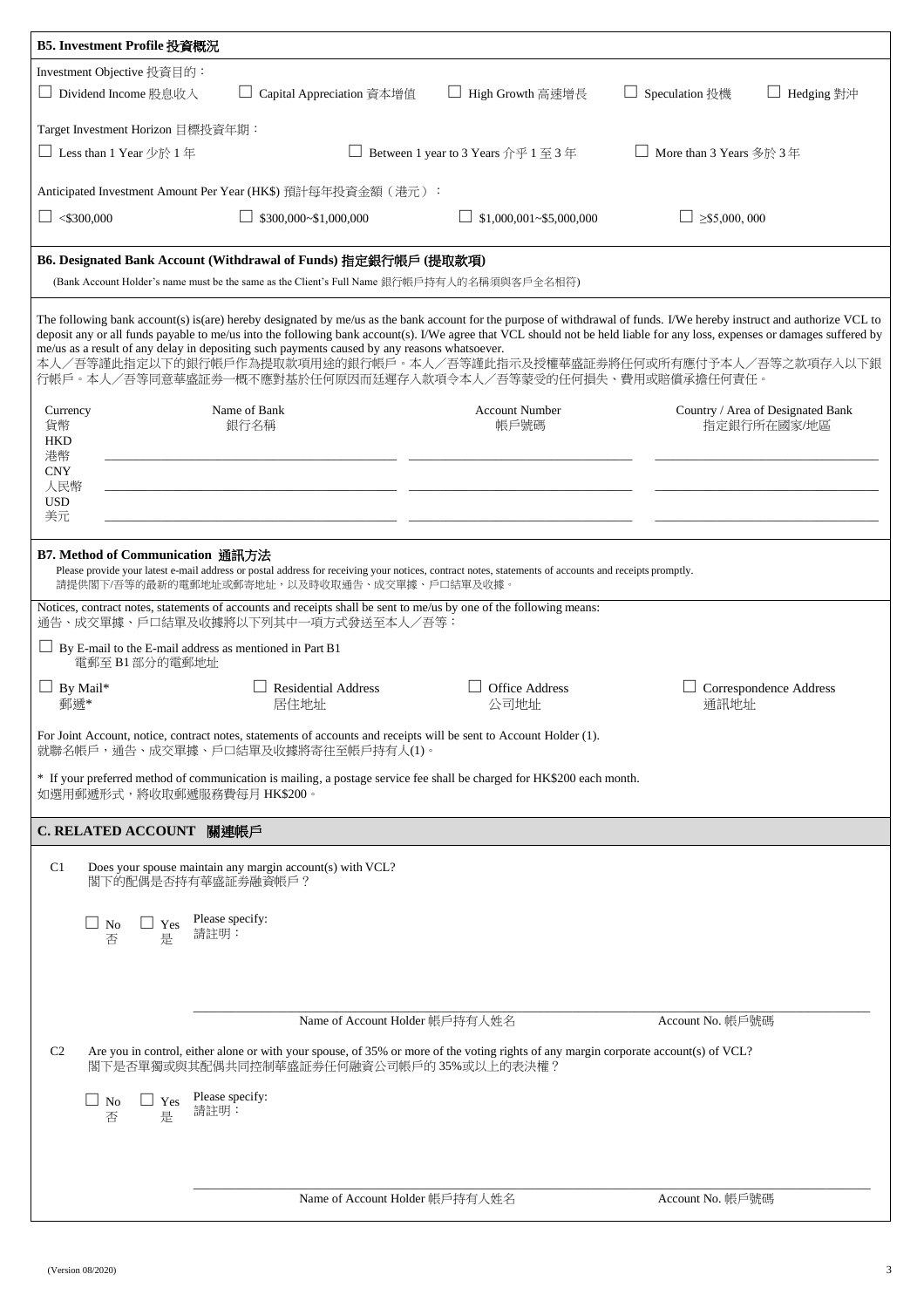|                | D. CLIENT DECLARATION 客戶聲明                                    |                                                                                                                                                                                                                                                                                                                                                                                                                                                                                                                                                                                |                                                          |  |  |  |
|----------------|---------------------------------------------------------------|--------------------------------------------------------------------------------------------------------------------------------------------------------------------------------------------------------------------------------------------------------------------------------------------------------------------------------------------------------------------------------------------------------------------------------------------------------------------------------------------------------------------------------------------------------------------------------|----------------------------------------------------------|--|--|--|
| D1             |                                                               | Do you have any relationship with the Director(s) or Employee(s) of VCL or its affiliates?<br>閣下是否與華盛証券或其附屬公司之董事或僱員有任何關係?                                                                                                                                                                                                                                                                                                                                                                                                                                                      |                                                          |  |  |  |
|                | $\Box$ No<br>Yes<br>否<br>是                                    | Please specify:<br>請註明:                                                                                                                                                                                                                                                                                                                                                                                                                                                                                                                                                        |                                                          |  |  |  |
|                |                                                               | Name of Director or Emnployee 董事或僱員姓名                                                                                                                                                                                                                                                                                                                                                                                                                                                                                                                                          | Relationship 關係                                          |  |  |  |
| D <sub>2</sub> |                                                               | Are you a Director or an Employee of any Licensed/Registered Person of the Securities and Futures Commission "SFC" or any Exchange Participant?<br>閣下是證券及期貨事務監察委員會「證監會」持牌人/註冊人或交易所參與者之董事或僱員?                                                                                                                                                                                                                                                                                                                                                                                   |                                                          |  |  |  |
|                | N <sub>o</sub><br>Yes<br>否<br>是                               | Please specify:<br>請註明:                                                                                                                                                                                                                                                                                                                                                                                                                                                                                                                                                        |                                                          |  |  |  |
|                |                                                               | Name of Licensed/Registered Person of the SFC or the Exchange Participant 證監會持牌人/註冊人或交易所參與者之董事或僱員姓名                                                                                                                                                                                                                                                                                                                                                                                                                                                                            |                                                          |  |  |  |
|                |                                                               | Please also provide the Employer's consent letter.                                                                                                                                                                                                                                                                                                                                                                                                                                                                                                                             |                                                          |  |  |  |
| D <sub>3</sub> |                                                               | Are you a Director, Chief Executive or Substantial Shareholder of any Listed Company?<br>閣下是否任何上市公司的董事、行政總裁或主要股東?                                                                                                                                                                                                                                                                                                                                                                                                                                                              |                                                          |  |  |  |
|                | $\Box$<br>No<br>Yes<br>否<br>是                                 | Please specify:<br>請註明:                                                                                                                                                                                                                                                                                                                                                                                                                                                                                                                                                        |                                                          |  |  |  |
|                |                                                               | Listed Company 上市公司                                                                                                                                                                                                                                                                                                                                                                                                                                                                                                                                                            | Position 職位                                              |  |  |  |
|                | political party official)?<br>重要政黨幹事)?<br>No<br>Yes<br>是<br>否 | an individual is or has been entrusted with a prominent public function in any place and/or by any international organization, including but not limited to a head<br>of state, head of government, senior politician, senior government, judicial or military official, senior executive of a state-owned corporation and an important<br>閣下、閣下之配偶、伴侶、子女、父母、子女之配偶或伴侶、與閣下關係密切的人士是否「政治人物」(即該人士在任何地方及/或國際<br>組織擔任或曾擔任重要公職,包括但不限於國家元首、政府首長、資深從政者、高級政府、司法或軍事官員、國有企業高級行政人員及<br>Please specify:<br>請註明:<br>Name of PEP 政治人物姓名<br>Place and Public Function enstrusted with 地方及所擔任的公職 | Relationship 關係                                          |  |  |  |
| D5 =           |                                                               | Are you the Person(s) ultimately responsible for originating instructions for the Account?<br>閣下是否帳戶之最終負責發出指示人?                                                                                                                                                                                                                                                                                                                                                                                                                                                                |                                                          |  |  |  |
|                | $\Box$ No<br>$\Box$ Yes<br>是<br>否                             | Please specify:<br>請註明:                                                                                                                                                                                                                                                                                                                                                                                                                                                                                                                                                        |                                                          |  |  |  |
|                |                                                               | Name of the Person(s) ultimately responsible for originating instructions for the Account                                                                                                                                                                                                                                                                                                                                                                                                                                                                                      |                                                          |  |  |  |
|                |                                                               | ID Card/Passport No.                                                                                                                                                                                                                                                                                                                                                                                                                                                                                                                                                           | <b>Issuing Country</b><br>簽發國家:_________________________ |  |  |  |
|                |                                                               | Address                                                                                                                                                                                                                                                                                                                                                                                                                                                                                                                                                                        | Telephone No.<br>電話號碼:_________________________          |  |  |  |
|                |                                                               | Relationship with the Client and reasons                                                                                                                                                                                                                                                                                                                                                                                                                                                                                                                                       |                                                          |  |  |  |
| D <sub>6</sub> | 閣下是否帳戶之最終受益擁有者?                                               | Are you the Ultimate Beneficial Owner of the Account?                                                                                                                                                                                                                                                                                                                                                                                                                                                                                                                          |                                                          |  |  |  |
|                | $\Box$ No<br>$\Box$ Yes<br>是<br>否                             | Please specify:<br>請註明:                                                                                                                                                                                                                                                                                                                                                                                                                                                                                                                                                        |                                                          |  |  |  |
|                |                                                               | Name of the Ultimate Beneficial Owner of the Account                                                                                                                                                                                                                                                                                                                                                                                                                                                                                                                           |                                                          |  |  |  |
|                |                                                               | ID Card/Passport No.                                                                                                                                                                                                                                                                                                                                                                                                                                                                                                                                                           | <b>Issuing Country</b><br>簽發國家: _______________________  |  |  |  |
|                |                                                               | Address                                                                                                                                                                                                                                                                                                                                                                                                                                                                                                                                                                        | Telephone No.<br>電話號碼:________________________           |  |  |  |
|                |                                                               | Relationship with the Client and reasons                                                                                                                                                                                                                                                                                                                                                                                                                                                                                                                                       |                                                          |  |  |  |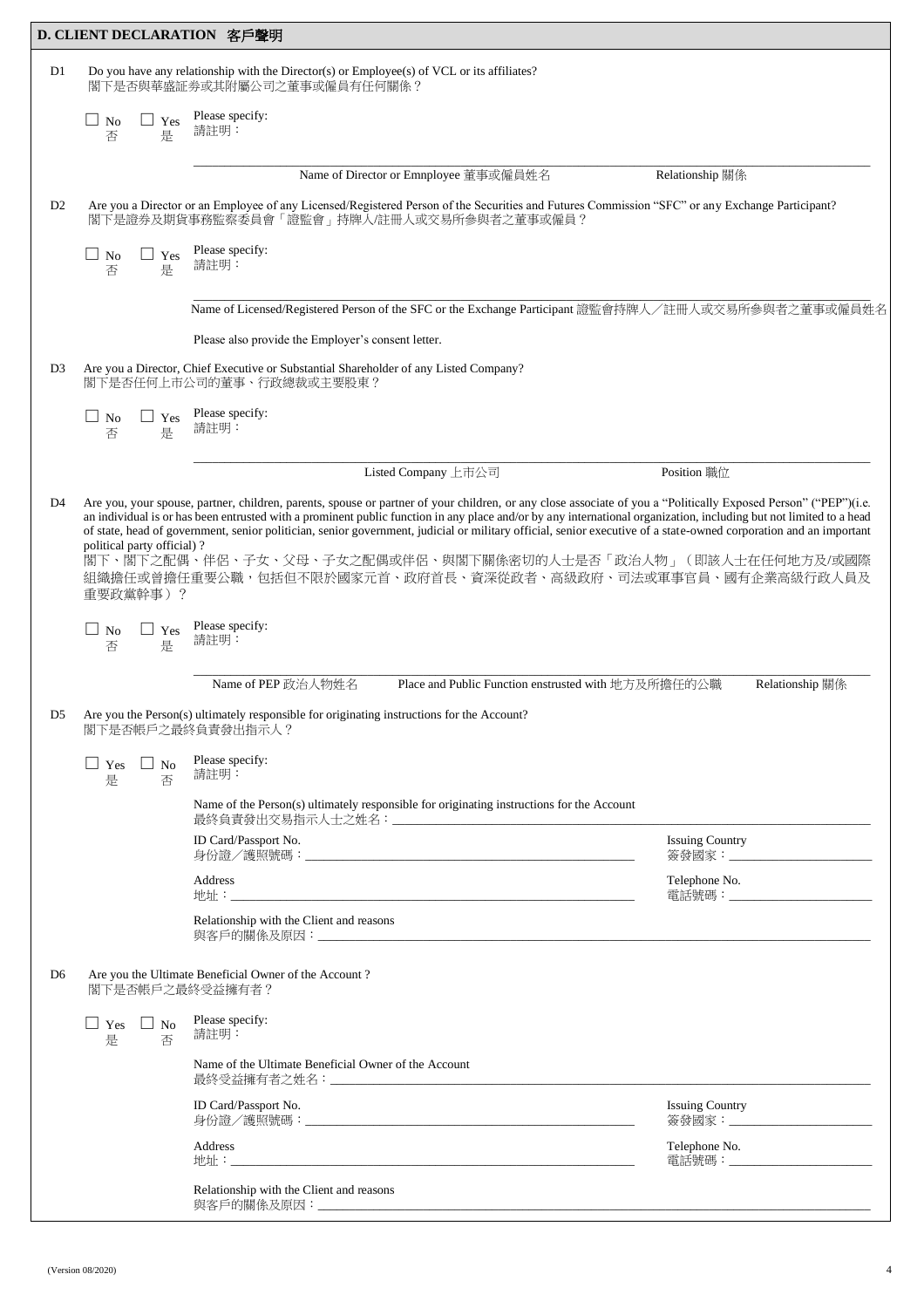|                                                                                                                                                              | E. SELF-CERTIFICATION OF U.S. CITIZEN/RESIDENT<br>美國公民/居民自我聲明                                                                                    |         |                                    |                                  |                                    |  |  |
|--------------------------------------------------------------------------------------------------------------------------------------------------------------|--------------------------------------------------------------------------------------------------------------------------------------------------|---------|------------------------------------|----------------------------------|------------------------------------|--|--|
| Please confirm your U.S. tax status under the provisions of the U.S. Foreign Account Tax Compliance Act "FATCA".<br>根據美國《外國帳戶稅收合規法案》「FATCA」的條文,請確認閣下的美國稅務狀況。 |                                                                                                                                                  |         |                                    |                                  |                                    |  |  |
|                                                                                                                                                              |                                                                                                                                                  |         | Account Holder (1) 帳戶持有人(1)        | Account Holder $(2)$ 帳戶持有人 $(2)$ |                                    |  |  |
| E1                                                                                                                                                           | Are you a U.S. Citizen (e.g. holding a U.S. passport)?<br>閣下是否美國公民(如持有美國護照)?                                                                     | □ Yes 是 | $\Box$ No $\overline{\mathcal{A}}$ | $\Box$ Yes 是                     | $\Box$ No 否                        |  |  |
| E2                                                                                                                                                           | Are you a U.S. Resident (e.g. holding U.S. green card)?<br>閣下是否美國居民 (如持有美國綠卡) ?                                                                  | □ Yes 是 | $\Box$ No $\overline{\mathcal{A}}$ | $\Box$ Yes 是                     | $\Box$ No $\overline{\mathcal{A}}$ |  |  |
|                                                                                                                                                              | If you are a U.S. Citizen/U.S. Resident, please provide your<br>Tax Identification Number ("TIN").<br>如閣下是美國公民/美國居民,請提供閣下的聯邦納<br>税人識別號碼(「納稅人號碼」) |         |                                    |                                  |                                    |  |  |
|                                                                                                                                                              |                                                                                                                                                  |         |                                    |                                  |                                    |  |  |

### **F. SELF-CERTIFICATION OF COMMON REPORTING STANDARD** 共同匯報標準自我證明

Please confirm your tax residency status under the requirements of Common Reporting Standard "CRS". Please complete the following table indicating (i) the jurisdiction of residence (including Hong Kong) where you are a resident for tax purposes and (ii) your Taxpayer Identification Number or Functional Equivalent "TIN" for each jurisdiction indicated. Indicate **ALL (not restricted to five)** jurisdictions of residence.

根據《共同匯報標準》「CRS」的規定,請確認閣下的稅務居民身份狀況。請提供以下資料,列明 (i) 閣下的居留司法管轄區, 亦即閣下的稅務管轄區 (香 港包括在內) 及 (ii) 該居留司法管轄區發給閣下的稅務編號或具有等同功能的識辨編號「稅務編號」。列出所有 (不限於5個) 居留司法管轄區。

If you are a tax resident of Hong Kong/China, the TIN is your HKID Card No./Chinese Resident ID Card No. 若閣下是香港/中國稅務居民,稅務編號是其香港身份證號碼/中國居民身份證號碼。

If no TIN is available, provide the appropriate reason A, B or C: 若沒有提供稅務編號,必須填寫合適的理由A、B或C:

Reason A – The jurisdiction where you are a resident for tax purposes does not issue TINs to its residents.

Reason B – You are unable to obtain a TIN. Please explain why you are unable to obtain a TIN if you have selected this reason.

Reason C – TIN is not required. Select this reason only if the authorities of the jurisdiction of residence do not require the TIN to be disclosed.

理由 A – 閣下的居留司法管轄區並沒有向其居民發出稅務編號。

理由 B — 閣下不能取得稅務編號。如選取這一理由,請解釋閣下不能取得稅務編號的原因。

理由 C – 閣下毋須提供稅務編號。居留司法管轄區的主管機關不需要閣下披露稅務編號。

| $\ominus$ | Jurisdiction of Residence (Country)<br>居留司法管轄區 (國家) | <b>TIN</b><br>稅務編號 | Indicate Reason A, B or C<br>if no TIN is available<br>如沒有提供稅務編號‧<br>請填寫理由 A、B 或 C | Explain why you are unable<br>to obtain a TIN<br>如選取理由B,請解釋閣下<br>不能取得稅務編號的原因 |
|-----------|-----------------------------------------------------|--------------------|------------------------------------------------------------------------------------|------------------------------------------------------------------------------|
| 帳戶持有      | (1)                                                 |                    |                                                                                    |                                                                              |
| $\ominus$ | (2)                                                 |                    |                                                                                    |                                                                              |
| Holder    | (3)                                                 |                    |                                                                                    |                                                                              |
| ount      | (4)                                                 |                    |                                                                                    |                                                                              |
|           | (5)                                                 |                    |                                                                                    |                                                                              |

| $\lambda$ (2) | Jurisdiction of Residence (Country)<br>居留司法管轄區 (國家) | <b>TIN</b><br>稅務編號 | Indicate Reason A, B or C<br>if no TIN is available<br>如沒有提供稅務編號,<br>請填寫理由 A、B 或 C | Explain why you are unable<br>to obtain a TIN<br>如選取理由 B,請解釋閣下<br>不能取得稅務編號的原因 |
|---------------|-----------------------------------------------------|--------------------|------------------------------------------------------------------------------------|-------------------------------------------------------------------------------|
| 帳戶持有          | (1)                                                 |                    |                                                                                    |                                                                               |
| $\odot$       | (2)                                                 |                    |                                                                                    |                                                                               |
| Holder        | (3)                                                 |                    |                                                                                    |                                                                               |
|               | (4)                                                 |                    |                                                                                    |                                                                               |
| Account       | (5)                                                 |                    |                                                                                    |                                                                               |
|               |                                                     |                    |                                                                                    |                                                                               |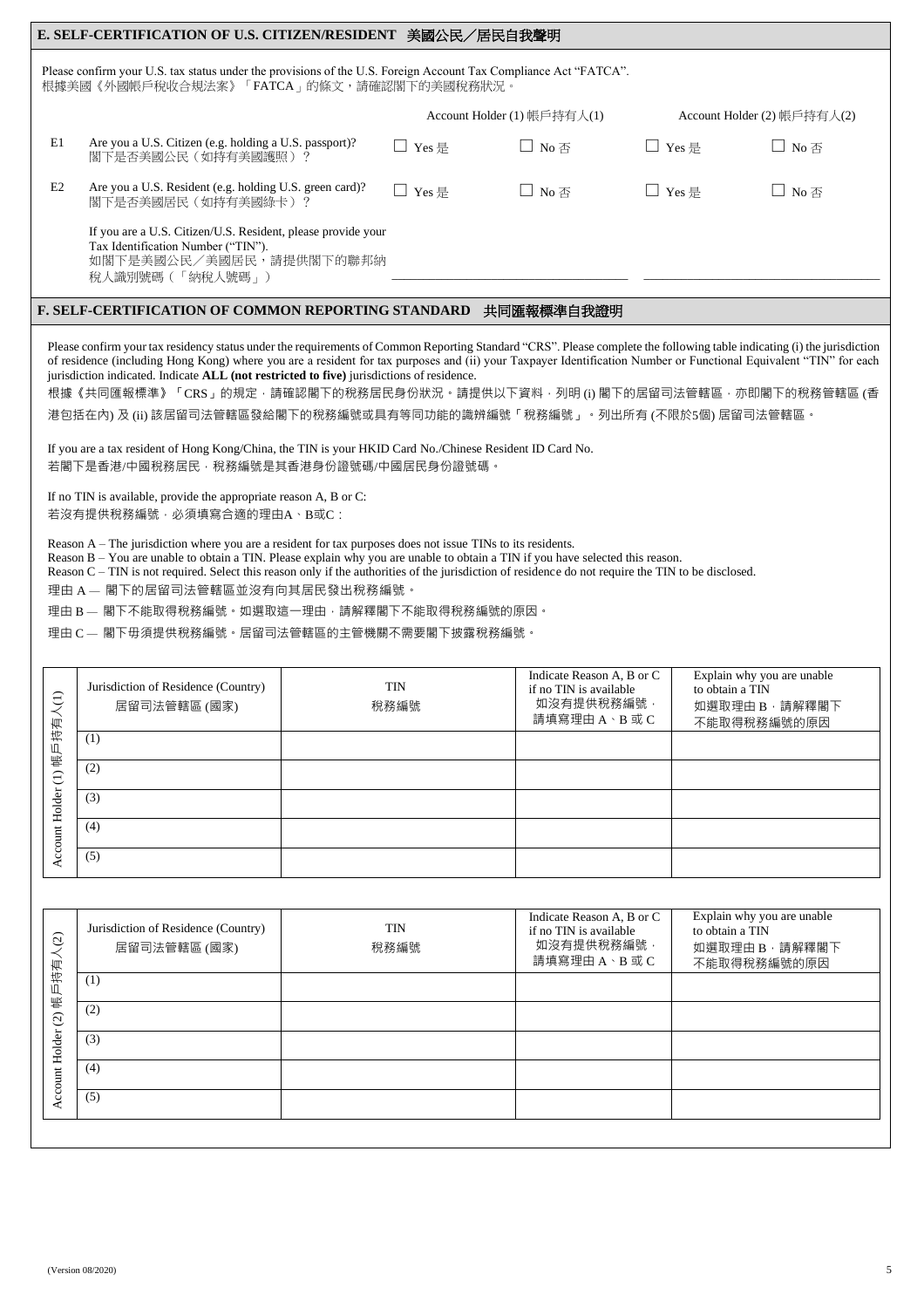# **G. USE OF PERSONAL DATA IN DIRECT MARKETING** 使用個人資料作直接促銷

VCL intends to use your personal data for direct marketing. Personal data includes name, contact details, financial backgrounds, as well as demographic and statistical data which are provided to VCL under the account opening documents or obtained by VCL from time to time. I/We explicitly agree that my/our personal data may be used by or transferred to VCL and/or any VCL's affiliates for direct marketing purpose. I/We further agree to receive such direct marketing materials from VCL and/or any VCL's affiliates, unless I/We indicate an objection herein below:

華盛証券擬使用閣下/吾等的個人資料作直接促銷。該等個人資料包括閣下/吾等在開戶文件中向華盛証券提供的及華盛証券不時獲得的姓名、聯絡詳情 財務背景、人口及統計資料等。本人/吾等明確同意,華盛証劵及/或任何華盛証劵附屬公司可使用或轉移本人/吾等的個人資料,作直接促銷用途。本人 /吾等進一步同意收取華盛証劵及/或任何其華盛証劵附屬公司該等直接促銷資料,除非本人/吾等在下方表示反對:

 $\Box$  I/We object to the proposed use or transfer of my/our personal data by VCL and/or any VCL's affiliates for all kinds of direct marketing purpose. 本人/吾等反對華盛証劵及/或任何華盛証劵附屬公司使用或轉移本人/吾等的個人資料,作各種直接促銷用途。

## **H. CLIENT'S ACKNOWLEDGEMENT, UNDERTAKING AND SIGNATURE** 客戶確認、承諾及簽署

 $\Box$  I/We hereby acknowledge and undertake the followings: 本人/吾等謹此確認及承諾如下:

The information provided in this Account Opening Form is true, correct and complete, and I/we have not willfully withheld any material fact(s). I/We authorize VCL to confirm and verify the information from any source that VCL considers appropriate, including performing any credit checks on me/us. VCL is entitled to rely fully on such information and representations for all purposes, unless VCL receives notice in writing of any change. I/We confirm and undertake that I/we will notify VCL in writing on any changes within fourteen (14) days.

本開戶表格中所提供的資料均屬真實、完整及凖確無訛,及本人/吾等並未刻意隱瞞任何重要事實。本人/吾等授權華盛証劵可向任何華盛証劵認 為適當的資料來源確定和查證,包括進行任何對於本人/吾等的信貸查證。除非華盛証劵收到任何資料改變的收書面通知,華盛証劵可完全依據這 些資料及陳述,作任何用途。本人/吾等確認及承諾,如所提供之資料有任何更改,均會於十四(14)天內以面通知華盛証劵。

I/We have received, read and understood the terms and conditions of Client Agreement (Securities Trading Account), including but not limited to Margin Client Agreement (Securities Trading Account), Client Agreement (Futures Trading Account), Client Agreement (Stock Options Trading Account) and Personal Information Collection Statement ("the Agreement") applicable to me/us. I/We apply to open the above type(s) of Account and agree to be bound by the terms and conditions of Agreement. VCL has the absolute right to change, amend, delete or substitute any terms and conditions of the Agreement from time to time by giving me/us such notice. Such changes, amendment, deletion or substitution shall be deemed as effective and incorporated therein (and shall form part of the Agreement) on the date of publication or issue of such notice. Unless VCL has received my/our request to close the Account(s), if I/we continue to use the Account(s), I/we shall be deemed to have accepted such change, amendment, deletion or substitution.

本人/吾等已收取、閱讀及明白客戶協議書 (證券交易帳)戶),包括但不限於融資客戶協議書、客戶協議書 (期貨交易帳戶) 、 客戶協議書 (股票期貨 交易帳戶)及個人資料收集聲明「協議書」 的條款及細則。本人/吾等申請開立上述類別的帳戶,並同意及接納受協議書的條款及細則約束。華盛 証券有絕對酌情權不時修訂、更改、刪減或取代協議書的條款及細則,並向本人/吾等發出通知。該修訂、更改、刪減或取代的條款及細則將於相 關通知刊載之日起生效,並被視為納入本協議書內。除非華盛証劵收到本人/吾等取消帳戶通知,否則表示本人/吾等接納該更改條款及細則。

I/We confirm that Risk Disclosure Statements as contained in the Agreement have been provided to me/us in the language of my/our choice (English and Chinese). I/We have been invited to read such Risk Disclosure Statements, ask questions relating thereto and seek any independent advice as I/we wish before signing this Account Opening Form. I/We further understand that the Risk Disclosure Statements do not purport to disclose or explain all the risks and other important aspects of trading in financial products concerned, and I/We have been advised not to engage in trading in financial products unless I/we understand the nature and risk of such financial products. I/We should carefully consider whether trading in the relevant financial products is appropriate for me/us in light of my/our investment objectives, experience, risk appetite and financial resources, and I/we am/are advised to seek independent and professional advice.

本人/吾等確認已按照本人/吾等所選擇語言(英文或中文)獲提供協議書的風險披露聲明,且已獲邀在簽署本開戶表格前,閱讀該風險披露聲 明、提出問題及徵求獨立的意見(如本人/吾等有此意願)。本人/吾等進一步明白該風險披露聲明並未能披露或解釋涉及金融產品交易的所有風 險或其他重要事項,除非本人/吾等明白所進行金融產品交易之性質及其風險程度,本人/吾等已被建議不應進行該金融產品的交易。本人/吾等 應根據其投資目標、經驗、風險承受能力、財政資源小心考慮進行相關金融產品之交易是否適合本人/吾等,且本人/吾等如有疑問應尋求獨立及 專業的意見。

I/We acknowledge and confirm that I/we have carefully read and fully understood Clause 15 of the Agreement concerning Derivative Products, especially nature and risks of Derivative Products. I/we further confirm and declare that the licensed representative of VCL has fully explained Clause 15 of the Agreement to me/us in the plain language(s) of my/our choice. If I/we decide to trade in Derivative Products, I/we shall understand the nature and risks of Derivative Products and have sufficient net worth to assume the risks and bear the potential losses of trading in Derivative Products. VCL will not solicit or provide recommendations to a client on trading in Derivative Products if he/she does not have any knowledge or experience in trading in Derivative Products.

本人/吾等承認並確認,本人/吾等已細閱及完全明白協議書内關於衍生產品的第 15 條條款,特別是衍生產品的性質及風險。本人/吾等進一步確 認華盛証券的持牌代表已按照本人/吾等所選擇的淺白語言向本人/吾等詳細解釋協議書的第15條條款。假如本人/吾等打算買賣衍生產品,本人 /吾等應明白衍生產品的性質及風險,並有足夠的淨資產來承擔因買賣衍生產品而可能招致的風險和損失。假如客戶並沒有衍生工具產品的任何知 識或經驗,華盛証劵不會向客戶就衍生產品作出建議或招攬行為。

I/We assure that funds, cheques issued from my/our bank account(s), securities and/or collateral(s) is/are solely held by myself/ourselves. VCL shall have the absolute discretion on whether to accept the deposit of such funds, cheques, securities and/or collateral(s) and shall not be liable for any penalty, debt, damages, costs, loss and expenses suffered and/or incurred.

本人/吾等確保本人/吾等對存入的款項、從本人/吾等銀行帳戶發出的支票、證券及/或抵押品擁有其擁有權。華盛証劵有絕對酌情權決定是否接 納該等吾等存入的款項、支票、證券及/或抵押品,並毌須承擔任何蒙受及/招致的罰款、債項、損害、賠償、費用、損失及開支。

According to the provision of FATCA, I/we give consent to VCL to report my/our personal information to the U.S. Internal Revenue Service or other relevant tax authorities in order to comply with the provisions of FATCA. I/We understand and acknowledge that VCL may suffer loss or incur penalty and/or damage if the information provided in "Self-Certification of U.S. Citizen/Resident" (i.e. Part E of the Account Opening Form) is or proves to be incorrect, false or misleading when made. I/We agree to indemnify VCL on demand for such loss, penalty and/or damage. I/We further agree that I/we will notify VCL in writing within fourteen (14) days of any of change of my/our U.S. tax status.

根據 FATCA 的條文,本人/吾等同意華盛証劵將本人/吾等的個人資料匯報予美國國家稅務局或其他有關稅務當局,以遵從 FATCA 的條文。本人 /吾等知道及確認,倘若所載於美國公民/居民自我聲明之資料 (即開戶表格中的 E 部份) 是或被證明是不正確、虚假或具誤導性,華盛証券可能因此 蒙受損失或招致刑罰及/或損害。本人/吾等就所有該等損失、刑罰及/或損害對華盛証券作出補償。本人/吾等同意,倘若本人/吾等的美國稅務 狀況有任何改變,本人/吾等於十四(14)天内以書面方式通知華盛証劵。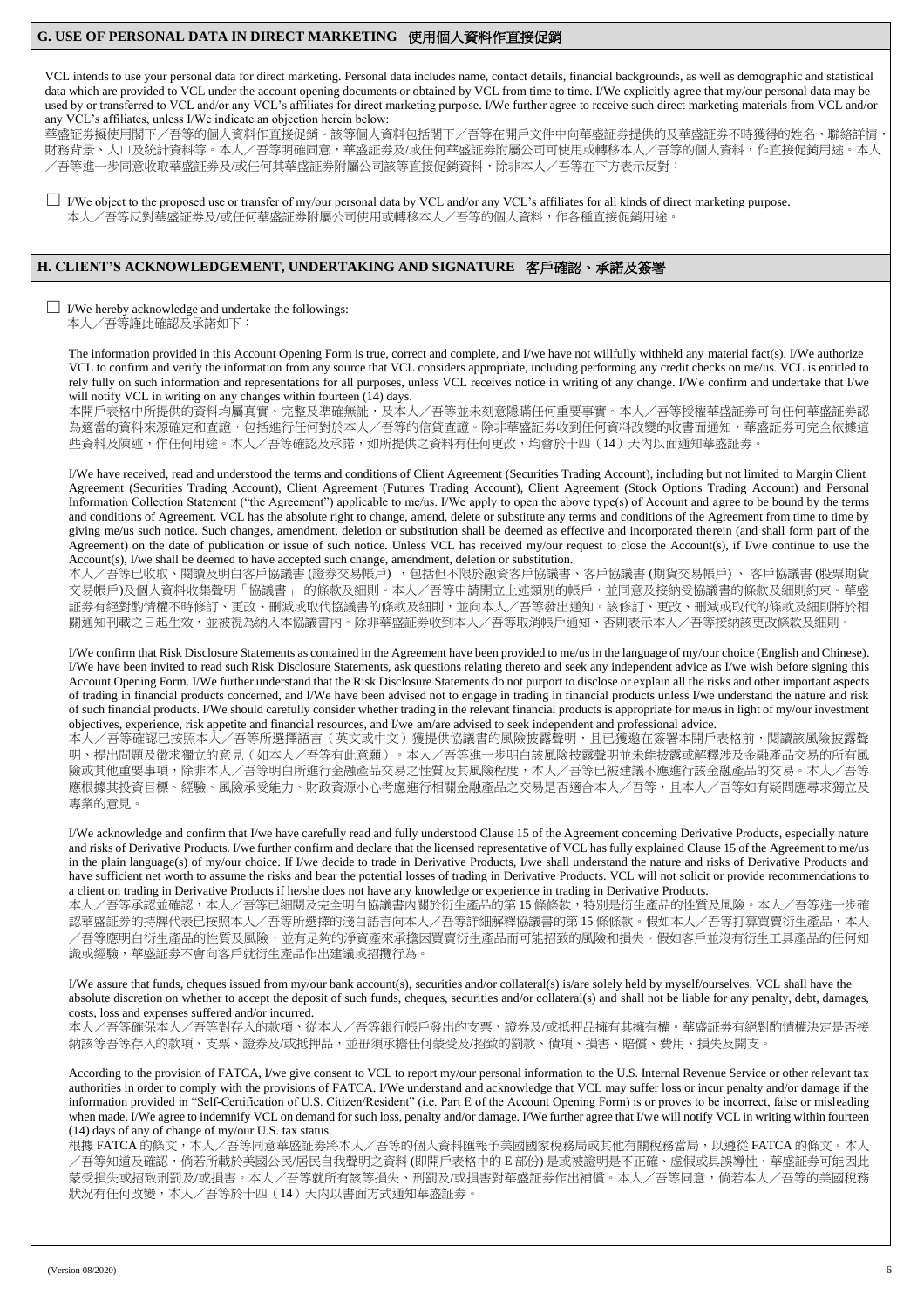According to the provision of CRS, "Tax Residents of Reportable Jurisdictions" refer to those who are liable to tax by reason of residence in the jurisdictions. In general, whether or not an individual is a tax resident of a jurisdiction is determined by the person's physical presence or stay in a place (e.g. whether over 183 days within a tax year). VCL will request a self-certification and/or other relevant documentation in order to establish our tax residence for automatic exchange of account information purposes. If there is any change in circumstances that would affect my/our tax residence or VCL has reasonable cause(s) to believe that the self-certification is incorrect or unreliable, VCL reserves the right to request and I/we have the obligation to provide a new self-certification and/or additional documentation. As an account holder(s) of VCL, I/we shall be deemed to acknowledge that further information may need to be provided to VCL. VCL's compliance with the legal provisions for exchange of financial account information provided under the Inland Revenue Ordinance (Cap.112) and/or guidance may result in gathering, storing, using, and processing my/our information. My/Our information may also be disclosed to the Inland Revenue Department of the Government of the Hong Kong Special Administrative Region, which is further exchanged with tax authorities of another jurisdiction or jurisdictions in which I/we may be resident for tax purposes. Where I/we fail to provide any requested information (regardless of the consequences), VCL reserves the right to take any action and/or pursue all remedies at its disposal including, without limitation to restriction or termination of my/our account(s).

根據 CRS 的條文,「申報稅務管轄區的稅務居民」是指該些在相關稅務管轄區因其居民身分而有繳稅責任的人。一般而言,要斷定某人是否屬一個 稅務管轄區的稅務居民,會根據該人身處之地或逗留於該地的時間(例如一個課稅年度超過 183 天)。華盛証劵要求本人/吾等提供自我證明或其 他文件以揭示本人/吾等納稅所在地,以作自動交換帳戶資料用途。如本人/吾等因任何情況而影響本人/吾等的納稅所在地,或令華盛証券有理 由相信本人/吾等之自我證明有不正確或不可靠時,華盛証劵保留權利可要求本人/吾等遞交新的自我證明及/或額外文件。作為華盛証劵的帳戶持 有人,本人/吾等承諾及同意向華盛証券提供進一步的資料。華盛証券為遵守香港《稅務條例》(第112章)有關交換財務帳戶資料的法律條文及/ 或指引,可能導致收集、儲存、使用及處理本人/吾等的資料。本人/吾等的資料亦可向香港特別行政區政府稅務局披露,從而把資料轉交到本人 /吾等的居留司法管轄區的稅務當局。如果本人/吾等未能提供任何所要求的資料,華盛証劵保留採取任何補救措施的權利,包括(但不限於)限制 及終止帳戶的運作。

I/We also agree to inform VCL in writing within fourteen (14) days upon any changes in the information provided in the Self-Certification of Common Reporting Standard (i.e. Part F of the Account Opening Form). I/We understand and acknowledge that VCL may suffer loss or incur penalty and/or damage if such information provided is or proves to be incorrect, false or misleading when made. I/We agree to indemnify VCL on demand for such loss, penalty and/or damage. 本人/吾等同意,若本人/吾等所載於共同匯報標準自我證明的資料(即帳戶開戶表格 F部份)有任何變更,會於十四(14)天內以書面通知華盛 証券。本人/吾等知道及確認,倘若該等資料是或被證明是不正確、虚假或具誤導性,華盛証券可能因此蒙受損失或招致刑罰及/或損害。本人/吾 等同意就所有該等損失、刑罰及/或損害對華盛証劵作出彌償。

### **H1. STANDING AUTHORITY** 常設授權

□ I/We cofirm that I/we fully understand and agree to the contents of this Standing Authority.

#### **STANDING AUTHORITY GENERAL TERMS (FOR ALL TYPES OF ACCOUNTS)** 常設授權通用條款(適用於所有帳戶)

Unless otherwise specified, any term in this Standing Authority shall have the same meaning as defined and amended in the Securities and Futures Ordinance, Securities and Futures (Client Money) Rules and Securities and Futures (Client Securities) Rules from time to time. 除文義另有所指外,於本常設授權書內的任何名詞,與《證券及期貨條例》、《證券及期貨(客戶款項)規則》及《證券及期貨(客戶證券)規 則》不時修訂之定義具有相同意思。

The Standing Authority is valid for a period of 12 months from the date hereof, subject to renewal by me/our or deemed renewal under the Client Money Rules or Client Securities Rules (as the case may be).

按照由客戶續期或根據客戶款項規則或客戶證券規則(視乎情況而定)當作已被續期所制約下,本常設授權書的有效期為十二(12)個月,自本常 設授權書之簽發日起計有效。

I/We understand that I/we may revoke this Standing Authority by giving written notice to VCL at the above address. The effective date of the revocation shall be 30 days from the date of VCL's receipt of the written notice.

本人/吾等明白本人/吾等可以以書面形式向華盛証劵於上述所列明之地址發出通知,撤回本授權書。撤回本授權書之生效日期為華盛証劵收到該 通知後起計三十(30)天

I/We understand that a notice of renewal of the Standing Authority shall be sent to me/us at least 14 days prior to its expiry. If VCL does not receive a letter of objection to the renewal of the Standing Authority prior to its expiry, I/we shall be deemed to have agreed to renew the Standing Authority for a period of 12 months upon the terms and conditions as specified in the Standing Authority.

本人/吾等明白常設授權續期通知書將於常設授權屆滿前最少十四天寄予本人/吾等。如華盛証劵於常設授權有效期屆滿前未有接獲本人/吾等書 面反 對,則本人/吾等之常設授權會在屆滿時按照常設授權的條款及細則視作為同意續期十二個月。

This Standing Authority shall remain effective until the expiration date or until the Standing Authority is revoked by me/us, whichever is earlier. 除非本常設授權書到期或於到期前被撤回(以較早者為準),否則本常設授權書保持有效。

I/We understand and agree that VCL has the rights to suspend my/our account(s) held with VCL and request me/us to provide more information if there are any abnormal or suspicious activities in my/our account(s).

本人/吾等明白及同意,若本人/吾等的帳戶有任何不尋常或可疑活動,華盛証劵有權凍結本人/吾等的帳戶並要求本人/吾等的帳戶提供更多資 料。

I/We confirm that this Standing Authority has been explained to me/us and I/we fully understand the contents of this Standing Authority and have sought, or have had the opportunity to seek, legal advice concerning its contents and effect. 本人/吾等確認華盛証劵已向其解釋本常設授權書,本人/吾等完全明白本常設授權書的內容,並已經或有機會就其內容及效力尋求法律顧問的意 見。

I/We agree that VCL may contact me/us via telephone or e-mail from time to time, for the purpose of improving client communication and delivering better quality customer service.

本人/吾等同意華盛証劵可以不時以電話或電郵聯絡本人/吾等,以改善客戶溝通及提供更優質客戸服務為目的。

I/We understand that, in the event of any discrepancy between the English and Chinese version, the English version shall prevail. 本人/吾等明白,倘若中文版本與英文版本在解釋或意義方面有任何歧義,應以英文版本為準。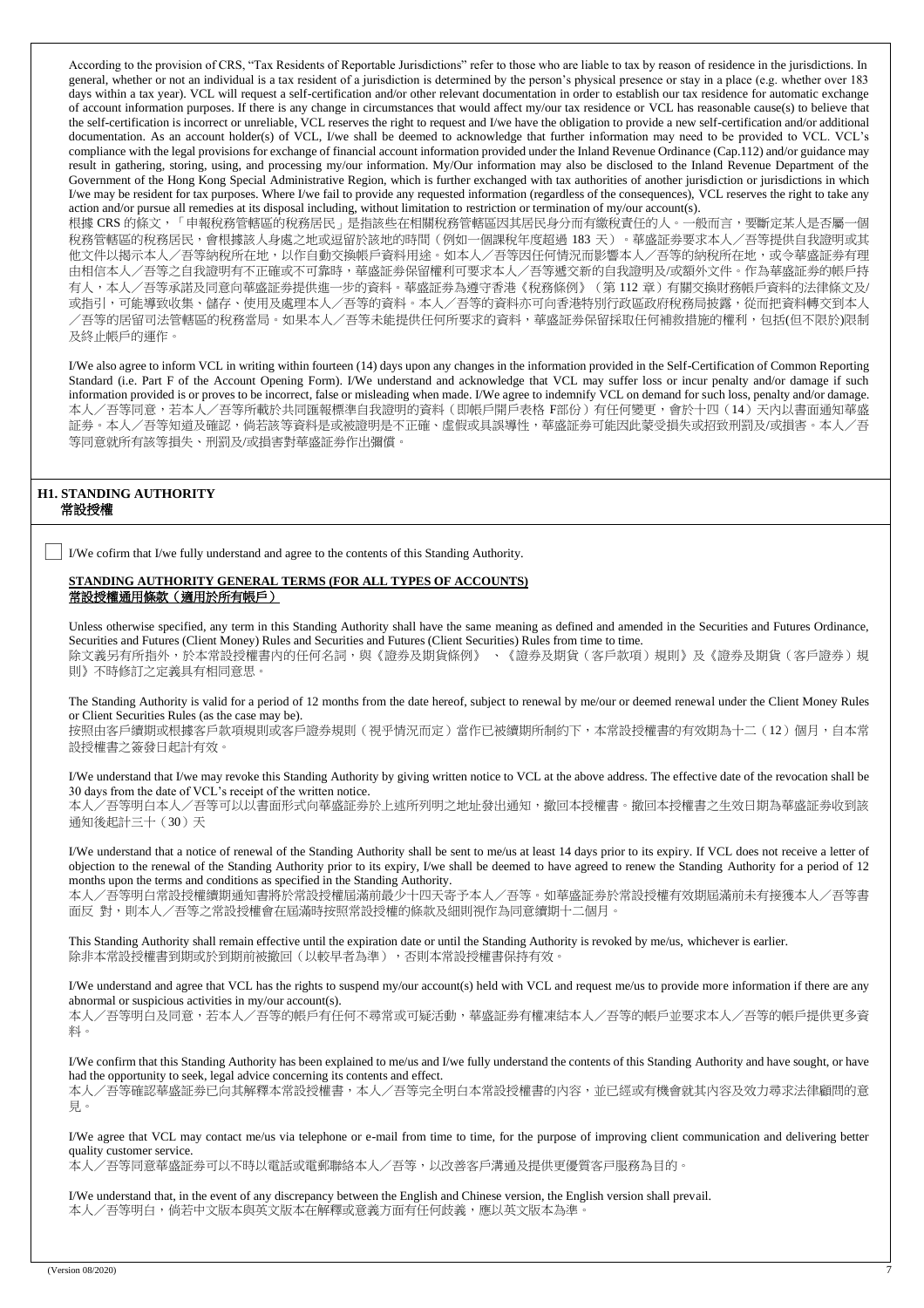#### **STANDING AUTHORITY UNDER THE SECURITIES AND FUTURES (CLIENT MONEY) RULES** 證券及期貨(客戶款項)規則規定的常設授權

This Standing Authority covers money held or received by VCL in Hong Kong and overseas (including any interest derived from the holding of the money which does not belong to VCL) in one or more segregated account(s) on my/our behalf ("Monies"). I/We hereby authorize VCL to handle the Monies on my/our behalf. 本常設授權是涵蓋華盛証劵為本人/吾等在香港以及海外收取或持有並存放於一個或多個獨立帳戶內之款項(包括因持有並非屬於華盛証劵之款項 而產生之任何利息)(下稱「款項」)。本人茲授權華盛証劵處理此等款項。

Regarding the Monies held or received by VCL in Hong Kong, I/we hereby further authorize VCL to:- 就華盛証券為吾等在香港收取或持有的款項,本人/吾等進一步授權華盛証券:

- 1. Combine or consolidate any or all segregated accounts, of any nature whatsoever and either individually or jointly with others, maintained by VCL from time to time, and VCL may transfer any sum of Monies to and between such segregated account(s) to satisfy our obligations or liabilities to VCL, whether such obligations and liabilities are actual or contingent, primary or collateral, secured or unsecured, joint or several; and 組合或合併華盛証劵所維持的任何性質的任何或全部獨立帳戶,此等組合或合併活動可以個別地或與其他帳戶聯合進行,華盛証劵可將該等 獨立帳戶內任何數額之款項作出轉移,以解除吾等對華盛証劵的義務或法律責任,不論此等義務和法律責任是確實或或然的、原有或附帶 的、有抵押或無抵押的、共同或分別的;及
- 2. Set-off or transfer any sum of Monies interchangeably between any of the segregated accounts maintained at any time by VCL towards satisfaction of any of our liabilities to VCL; and 華盛証券可將款項的任何款額任何時間維持的獨立帳戶之間轉入轉出以結清吾等對華盛証券負有的債務;及
- 3. Exchange our Monies into any other currency(ies) at the rate of exchange conclusively determined by VCL. 可將帳戶內的款項以華盛証劵最終確定的匯率兌換成任何其他貨幣。

Regarding the Monies held or received by VCL overseas, I/we hereby further authorize VCL to:- 就華盛証券為吾等在海外收取或持有的款項,本人/吾等進一步授權華盛証券:

- 1. Use all or part of the Monies at its discretion without prior notice, confirmation and/or instructions for the purposes of sale and purchase of overseas securities and/or compliance with settlement and/or deposit requirements; and/or 本常設授權書授權華盛証劵不需事先通知或取得的確認及/或指示可酌情動用款項的全部或部份作買賣海外證券之用、符合交收或按金要求 及或其他用途;及/或
- 2. Pay/transfer any sum of Monies to my/our securities account held with VCL, the futures account(s) of any overseas financial institution(s) and/or overseas clearing firm(s) and their successors for the purpose of trading or meeting the settlement or margin requirement (if applicable) of my/our overseas securities transactions;

將任何數額之款項支付/轉往本人/吾等於華盛証劵的帳戶及/或任何海外金融機構及/或結算公司的期貨帳戶及其繼承人及受讓人以作本 人/吾等買賣海外證券之用或符合交收或按金的要求(如適用);及/或

- 3. Transfer the Monies interchangeably between the segregated account(s) opened and maintained by VCL in Hong Kong and the segregated account(s) opened and maintained by VCL with any overseas financial institution(s) and/or overseas clearing firm(s) outside Hong Kong; and/or 從華盛証劵在香港或其他地方設立之一或多個獨立帳戶及在任何海外金融機構及/或結算公司設立之獨立帳戶或於該等帳戶之間來回調動; 及/或
- 4. Enter into foreign exchange contracts necessary to facilitate the purchase or meet the settlement or margin requirement (if applicable) of the overseas securities on or before the date when the Monies are required to be converted into other currencies for payment at market rates in accordance with VCL's normal practice. VCL has sole discretion to decide the content of the foreign exchange contracts including but not limited to the timing. 訂立外幣兌換合約,適用於當日或之前為了購買海外期貨合約之用或符合交收或按金的要求(如適用)而需要將資金轉換為其他貨幣,此等 兌換合約按華盛証劵慣例並以市場匯率訂立。外幣兌換合約的內容(包括但不限於訂約時間)由華盛証劵全權決定。

I/We understand that VCL can take any of the above actions without giving notice to me/us. 華盛証劵可以不向本人/吾等發出通知而采取上述行動。

I/We understand that this Standing Authority is given to VCL in consideration of VCL's agreement in opening and continuous maintaining Securities Cash/Margin Trading Account for me/us and also Futures Trading Account(s) with VCL for me/us. 本人/吾等明白本常設授權乃鑑於華盛証劵同意開立及繼續維持吾等的證券現金/融資交易帳戶及期貨交易帳戶。

I/We understand this Standing Authority is given without prejudice to other authorities or rights which VCL may have in relation to dealing in Monies in the segregated accounts.

本人/吾等明白本人/吾等的證券可能受制於第三者之權利,華盛証劵可於全數抵償該等權利後,方何將本人/吾等的證券退回给本人/吾等。

I/We acknowledge and confirm that my/our assets (including the Monies) received or held by VCL overseas are subject to applicable laws and regulations of the relevant overseas jurisdiction which may be different from the Securities and Futures Ordinance (Cap.571) and the rules made thereunder. Consequently, such assets may not enjoy the same protection as that conferred on my/our assets received or held in Hong Kong.

本人/吾等確認,華盛証券在香港以外地方收取或持有的本人/吾等的資產,是受到有關海外司法管轄區的適用法律及規例所監管的。這些法律及 規例與《證券及期貨條例》(第 571 條)及根據該條例制訂的規則可能有所不同。因此,有關資產有可能不會享有賦予本人/吾等在香港收取或持 有的資產的相同保障。

**(This paragraph is only applicable to margin accounts.)** When a customer does not have any cash balance in his/her personal and/or joint account at VCL, and he/she, through his/her personal account and/or joint account, trades on margin and withdraw funds to meet the deposit and/or settlement requirements of other accounts, he/she may face additional risks and costs, including market risk, margin trading risk and any additional interest costs.

(本段只適用於證券融資帳戶)當客戶在本公司的個人及/或聯名戶口沒有現金結餘時,若透過客戶的個人及/或聯名戶口進行股票孖展貸款,提 取資金以滿足其他戶口的按金或交收要求,客戶將面對額外的風險與成本,包括市場風險、保證金交易風險等和需要承擔額外的利息成本。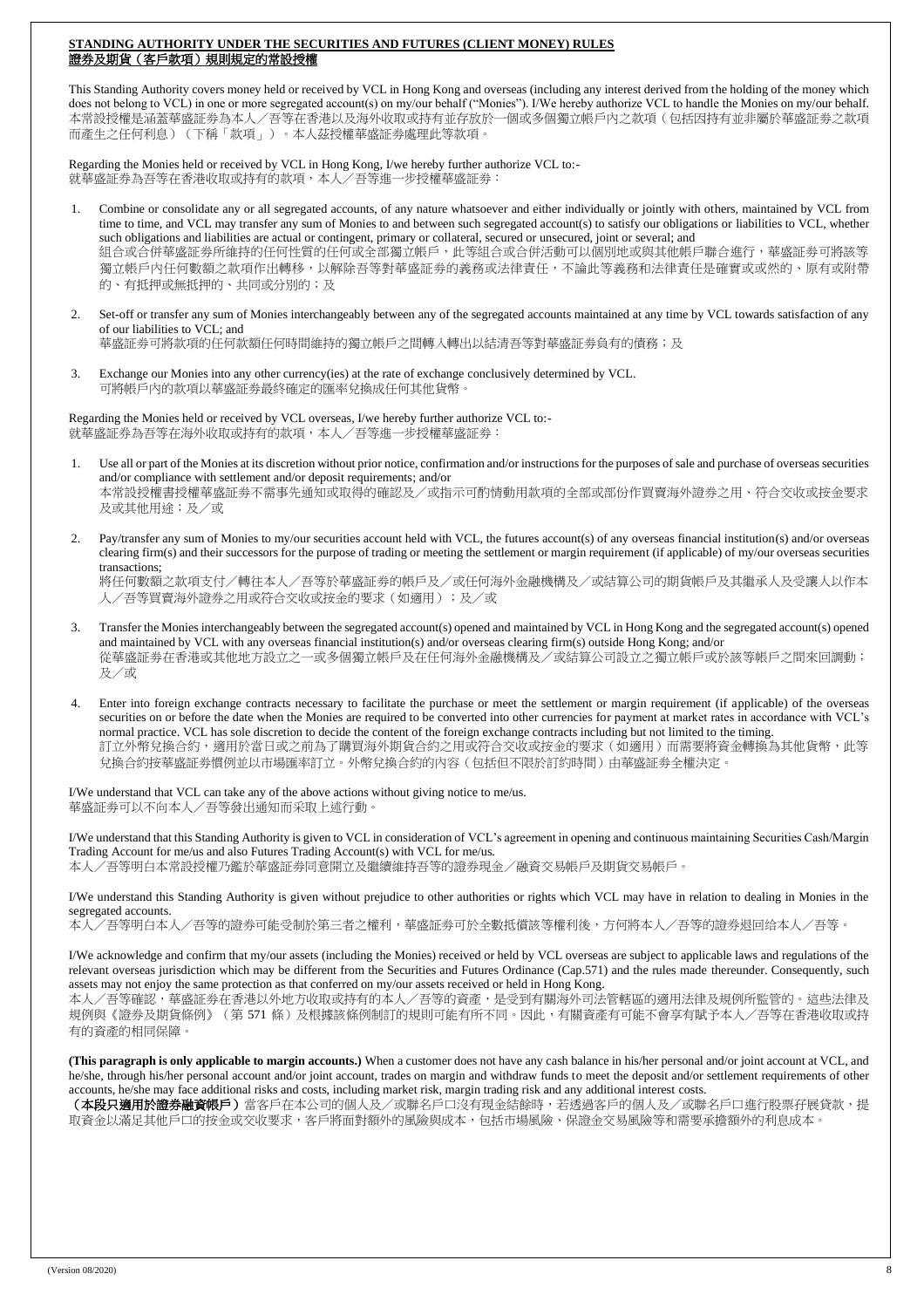#### **STANDING AUTHORITY UNDER THE SECURITIES AND FUTURES (CLIENT SECURITIES) RULES (FOR SECURITIES MARGIN TRADING ACCOUNTS ONLY)** 證券及期貨(客戶證券)規則規定的常設授權(只適用於證券融資帳戶)

I/We confirm that I/we fully understand the contents of this Standing Authority and I/we further confirm that my/our authorization to VCL to deal with all the securities in the Securities Margin Account to be opened with VCL. I/We confirm to authorize VCL to: 本人/吾等確認本人/吾等完全明白本常設授權的內容,並且本人/吾等進一步確認本人/吾等授權華盛証劵處理在華盛証劵處即將開立的證券融 資帳戶中所有證券。本人/吾等確認本人/吾等授權華盛証券:

- 1. Use my/our securities or securities collateral in accordance with the securities borrowing and lending agreement; 根據證券借貸協議,運用本人/吾等的任何證券或證券抵押品;
- 2. Deposit any of my/our securities collateral in any recognized financial institution as collateral for financial accommodation provided to VCL; 把本人/吾等的任何證券抵押品存放於任何認可財務機構,作為該機構向華盛証劵提供財務通融的抵押品;
- 3. Deposit any of my/our securities collateral to Hong Kong Securities Clearing Company Limited ("HKSCC") to discharge and fulfill my/our liquidation obligations and liabilities. I/We understand that HKSCC, in light of VCL's liability and obligations, sets my/our securities as the first fixed charge; 將本人/吾等的任何證券抵押品存放給香港中央結算有限公司(下稱「香港結算」),用作履行及清償本人/吾等的清算責任和債務。本人 /吾等明白香港結算因應華盛証劵承擔的義務對本人/吾等的證券設定第一固定押記;
- 4. Deposit any of my/our securities collateral to any other recognized clearing house or any other registered and licensed intermediary which conducts securities transactions as a collateral to discharge and satisfy VCL's settlement obligations and liabilities; 將本人/吾等的任何證券抵押品存放給任何其他認可結算所或者其他有獲發牌或獲註冊進行證券交易的中介人,作為解除華盛証券在交收上 的法律責任的抵押品;以及
- 5. If VCL provides financial accommodation to me/us during the course of the securities transaction and any other approved or registered regulated activities, VCL may conduct actions stated in (1), (2), (3) and/or (4) above to transfer or store any of my/our securities collateral as described in the paragraph. 若華盛証券在證券交易過程中以及任何其它已經獲發牌或已獲注冊的受規管活動過程中,向本人/吾等提供財務通融,可根據上述第(1)、 (2)、(3)和/或(4)段所述調動或存放本人/吾等的任何證券抵押品。

I/We understand that VCL can take any of the above actions without giving notice to me/us. 華盛証劵可以不向本人/吾等發出通知而采取上述行動。

I/We understand that this Standing Authority does not affect VCL's right to dispose of my/our securities collateral for the purposes of discharging my/our legal obligations or liability to VCL or any other third party.

本人/吾等明白本授權書不影響華盛証劵為解除由本人/吾等對華盛証劵或第三者所負的法律責任,而處置或促使華盛証劵處置本人/吾等證券抵 押品的權利。

This Standing Authority is issued to VCL in view of VCL's agreement to continue to maintain my/our securities margin account. 此賦予華盛証劵之授權乃鑒於華盛証劵同意繼續維持本人/吾等之證券融資帳戶戶口。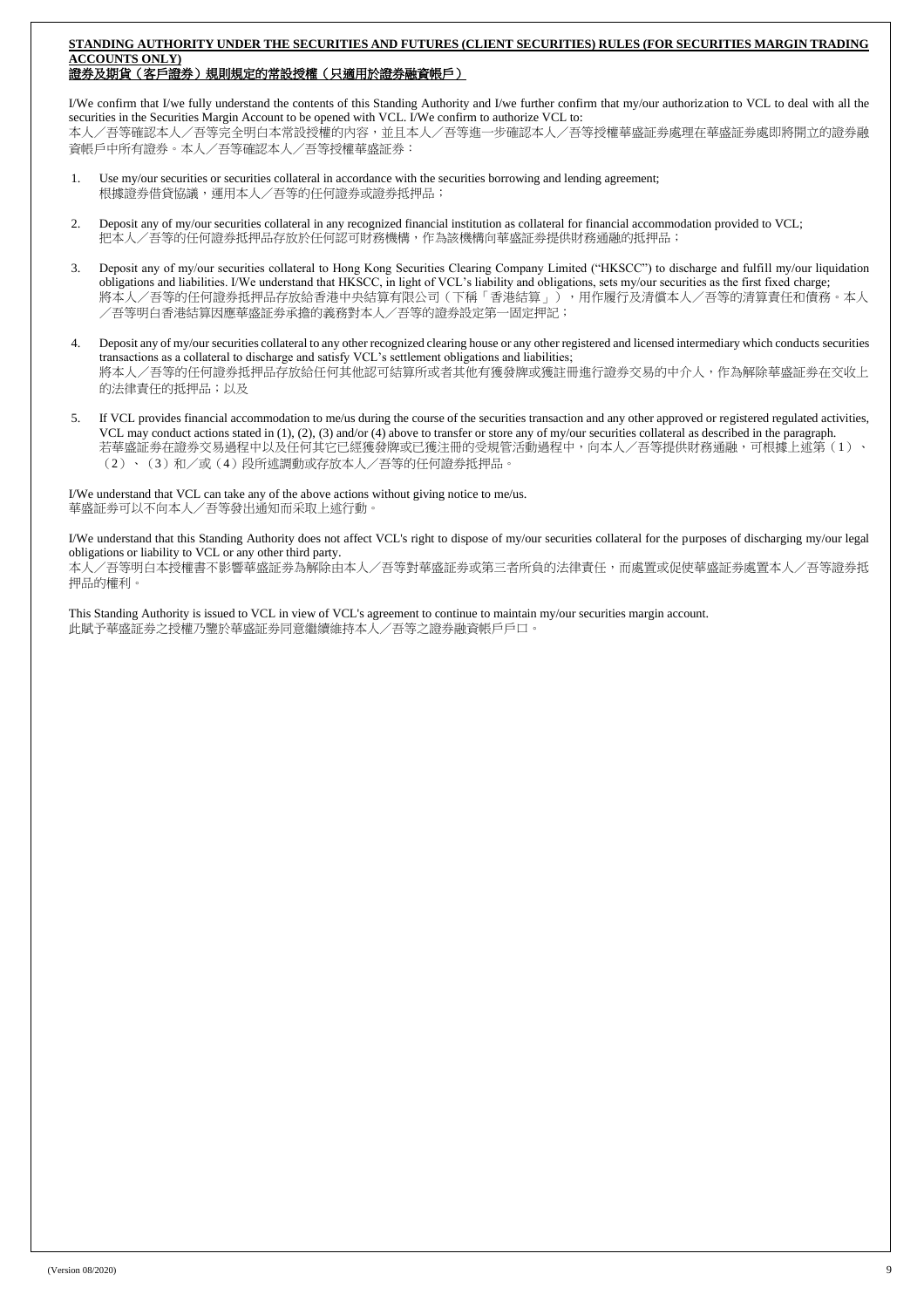|                                                                   | H. CLIENT'S ACKNOWLEDGEMENT, UNDERTAKING AND SIGNATURE 客戶確認、承諾及簽署                                                                     |                                                                                                                                                                                                                                                                                                                                                                                                                                                                                                                                                                                                                                                                                                                                                                                                                                             |                                                          |                                                          |  |
|-------------------------------------------------------------------|---------------------------------------------------------------------------------------------------------------------------------------|---------------------------------------------------------------------------------------------------------------------------------------------------------------------------------------------------------------------------------------------------------------------------------------------------------------------------------------------------------------------------------------------------------------------------------------------------------------------------------------------------------------------------------------------------------------------------------------------------------------------------------------------------------------------------------------------------------------------------------------------------------------------------------------------------------------------------------------------|----------------------------------------------------------|----------------------------------------------------------|--|
| $\bullet$                                                         |                                                                                                                                       | I/We understand that the opening of the Account(s) is subject to the final acceptance of VCL as the case may be.<br>本人/吾等明白華盛証券(視情況而定)有最終接納開戶與否之權利。                                                                                                                                                                                                                                                                                                                                                                                                                                                                                                                                                                                                                                                                                         |                                                          |                                                          |  |
|                                                                   |                                                                                                                                       | I/We agree that, in the event of any discrepancy between the Chinese and English version, the English version shall prevail.<br>倘若中文版本與英文版本在解釋或意義方面有任何歧義,本人/吾等同意應以英文版本為準。                                                                                                                                                                                                                                                                                                                                                                                                                                                                                                                                                                                                                                                                   |                                                          |                                                          |  |
|                                                                   | Acknowledged and undertaken by the Client<br>客戶確認及承諾:                                                                                 |                                                                                                                                                                                                                                                                                                                                                                                                                                                                                                                                                                                                                                                                                                                                                                                                                                             |                                                          |                                                          |  |
|                                                                   | Account Holder (1) 帳戶持有人(1)                                                                                                           |                                                                                                                                                                                                                                                                                                                                                                                                                                                                                                                                                                                                                                                                                                                                                                                                                                             | Account Holder (2) 帳戶持有人(2)                              |                                                          |  |
|                                                                   | Client Signature                                                                                                                      |                                                                                                                                                                                                                                                                                                                                                                                                                                                                                                                                                                                                                                                                                                                                                                                                                                             | <b>Client Signature</b>                                  |                                                          |  |
|                                                                   | 客戶簽署:<br><b>Client Name</b>                                                                                                           |                                                                                                                                                                                                                                                                                                                                                                                                                                                                                                                                                                                                                                                                                                                                                                                                                                             | 客戶簽署:<br><b>Client Name</b>                              |                                                          |  |
| Date                                                              | 客戶姓名:                                                                                                                                 | Date                                                                                                                                                                                                                                                                                                                                                                                                                                                                                                                                                                                                                                                                                                                                                                                                                                        | 客戶姓名:                                                    |                                                          |  |
|                                                                   | 日期:                                                                                                                                   |                                                                                                                                                                                                                                                                                                                                                                                                                                                                                                                                                                                                                                                                                                                                                                                                                                             | 日期:                                                      |                                                          |  |
|                                                                   | For Joint Account Only 只適用於聯名帳戶                                                                                                       |                                                                                                                                                                                                                                                                                                                                                                                                                                                                                                                                                                                                                                                                                                                                                                                                                                             |                                                          |                                                          |  |
|                                                                   | All written instructions of the account shall be:                                                                                     |                                                                                                                                                                                                                                                                                                                                                                                                                                                                                                                                                                                                                                                                                                                                                                                                                                             |                                                          |                                                          |  |
|                                                                   | 所有帳戶書面指示須由:<br>Jointly signed by Account Holder<br>$(1)$ and Account Holder $(2)$<br>帳戶持有人(1)及帳戶持有人(2)<br>同時簽署                        | Singly signed by either Account Holder<br>$(1)$ or Account Holder $(2)$<br>帳戶持有人(1)或帳戶持有人(2)獨立<br>簽署                                                                                                                                                                                                                                                                                                                                                                                                                                                                                                                                                                                                                                                                                                                                        | Singly signed by Account<br>Holder $(1)$<br>帳戶持有人(1)獨立簽署 | Singly signed by Account<br>Holder $(2)$<br>帳戶持有人(2)獨立簽署 |  |
|                                                                   |                                                                                                                                       |                                                                                                                                                                                                                                                                                                                                                                                                                                                                                                                                                                                                                                                                                                                                                                                                                                             |                                                          |                                                          |  |
|                                                                   |                                                                                                                                       | I. CERTIFICATION (to be completed by VCL's Licensed Representative or Professional) 驗證 (由華盛証券持牌代表或專業人仕填寫)                                                                                                                                                                                                                                                                                                                                                                                                                                                                                                                                                                                                                                                                                                                                   |                                                          |                                                          |  |
| 驗證。                                                               |                                                                                                                                       | of the Clients(s) is/are executed and certified in my presence on the date written in Section D of this Account Opening Form.<br>本人謹此驗證,在開戸表格中的 D 部份所寫的的日期當日,本開戸表格所指明的客戶的開戶表格的簽立及有關正本身分證明文件的見證在本人面前執行及                                                                                                                                                                                                                                                                                                                                                                                                                                                                                                                                                                                                                                      |                                                          |                                                          |  |
|                                                                   |                                                                                                                                       |                                                                                                                                                                                                                                                                                                                                                                                                                                                                                                                                                                                                                                                                                                                                                                                                                                             |                                                          |                                                          |  |
|                                                                   | Name of Witness*<br>見證人姓名                                                                                                             | Signature of Witness<br>見證人簽署                                                                                                                                                                                                                                                                                                                                                                                                                                                                                                                                                                                                                                                                                                                                                                                                               | Date<br>日期                                               |                                                          |  |
|                                                                   | Capacity of Witness                                                                                                                   |                                                                                                                                                                                                                                                                                                                                                                                                                                                                                                                                                                                                                                                                                                                                                                                                                                             |                                                          |                                                          |  |
| $\Box$                                                            | 見證人身份:<br>Licensed Representative of VCL 華盛証券持牌代表                                                                                     |                                                                                                                                                                                                                                                                                                                                                                                                                                                                                                                                                                                                                                                                                                                                                                                                                                             |                                                          |                                                          |  |
| $\Box$                                                            | Staff member of VCL 華盛証券持牌代表                                                                                                          |                                                                                                                                                                                                                                                                                                                                                                                                                                                                                                                                                                                                                                                                                                                                                                                                                                             |                                                          |                                                          |  |
|                                                                   |                                                                                                                                       |                                                                                                                                                                                                                                                                                                                                                                                                                                                                                                                                                                                                                                                                                                                                                                                                                                             |                                                          |                                                          |  |
|                                                                   | Justice of the Peace 太平紳士                                                                                                             |                                                                                                                                                                                                                                                                                                                                                                                                                                                                                                                                                                                                                                                                                                                                                                                                                                             |                                                          |                                                          |  |
| $\Box$                                                            |                                                                                                                                       | Professional Person (Please provide name card) 專業人士 (請提供名片)                                                                                                                                                                                                                                                                                                                                                                                                                                                                                                                                                                                                                                                                                                                                                                                 |                                                          |                                                          |  |
| 如本開戶表格並非在華盛証券持牌代表前簽立,則客戶的本開戶表格的簽立,及有關正本身分證明文件的見證,應由其他持牌人/註冊人的持牌代表 | favour of "Valuable Capital Limited" for not less than HK\$10,000. The new account will not be activated until the cheque is cleared. | *If this Account Opening Forms are not executed in the presence of licensed representative of VCL, the signing of this Account Opening Form and sighting of<br>related original identity documents of the Clients(s) by the Client(s) should be certified in the presence of any licensed representative or an affiliate of other<br>licensed or registered person, a Justice of the Peace, a Professional Person (such as a Branch Manager of a Licensed Bank, a Certified Public Accountant, a Lawyer<br>or a Notary Public). Alternatively, the identity of the Client(s) can be properly verified: Client(s) gives VCL a crossed cheque bearing the Client's name shown in<br>his identity document and drawn on his bank account with a licensed bank in Hong Kong with his same signature(s) as shown on this Account Opening Form in |                                                          |                                                          |  |